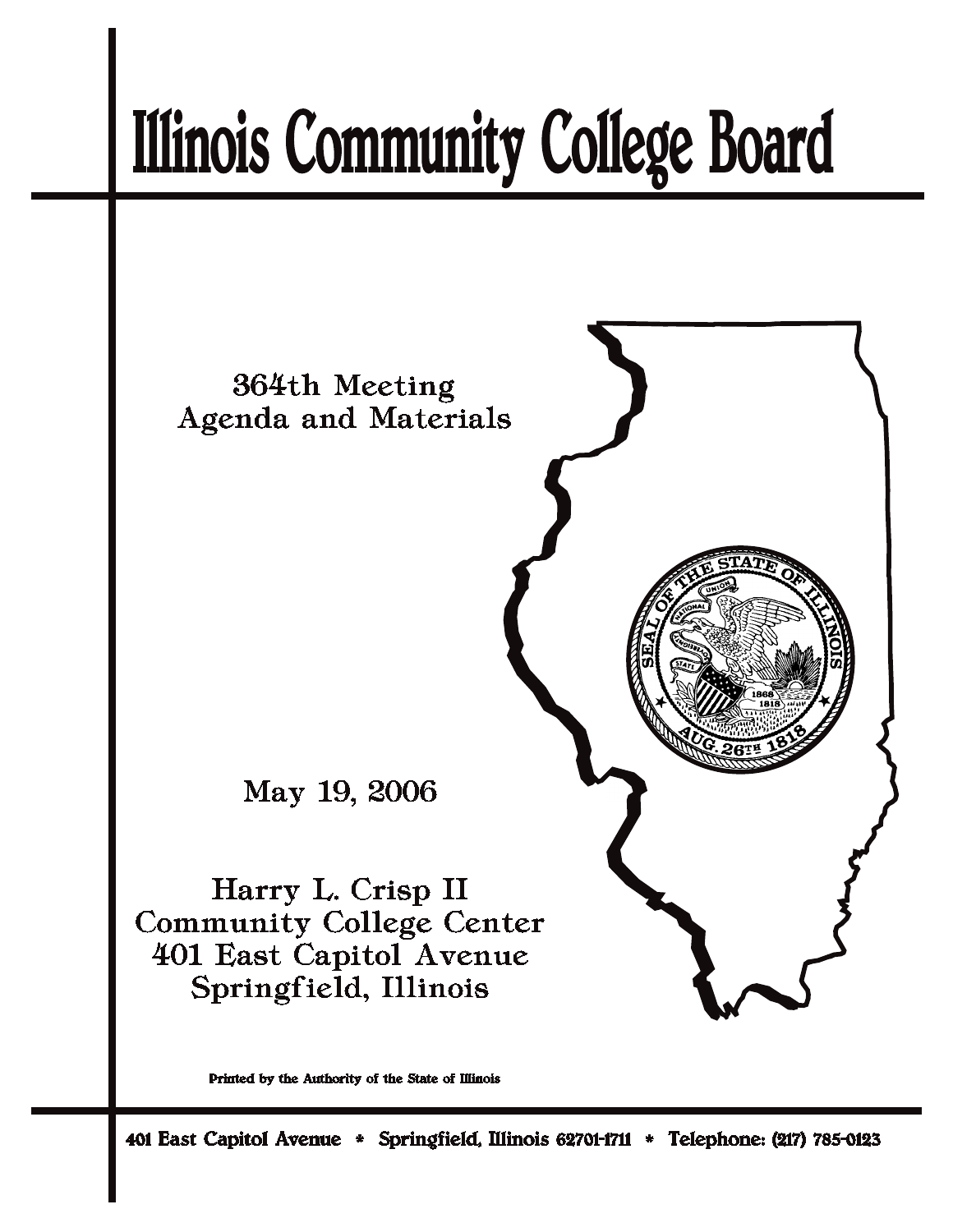#### Agenda 364<sup>th</sup> Meeting of the Illinois Community College Board Harry L. Crisp II Community College Center 401 East Capitol Avenue Springfield, Illinois

#### May 19, 2006

Page

# *Committee Meetings*

8:00 a.m. - Adult Education & Family Literacy Committee 8:00 a.m. - Budget and Finance Committee

# *9:00 a.m. - Business Meeting*

| 1.  | Roll Call and Declaration of Quorum                                                             |                                                                                                                                                                                                                                    |              |  |  |  |  |
|-----|-------------------------------------------------------------------------------------------------|------------------------------------------------------------------------------------------------------------------------------------------------------------------------------------------------------------------------------------|--------------|--|--|--|--|
| 2.  | Announcements and Remarks by Guy H. Alongi, Chair                                               |                                                                                                                                                                                                                                    |              |  |  |  |  |
| 3.  | <b>Committee Reports</b>                                                                        |                                                                                                                                                                                                                                    |              |  |  |  |  |
|     | 3.1<br>3.2                                                                                      | Adult Education & Family Literacy Committee<br><b>Budget and Finance Committee</b>                                                                                                                                                 |              |  |  |  |  |
| 4.  | President/CEO Report                                                                            |                                                                                                                                                                                                                                    |              |  |  |  |  |
| 5.  |                                                                                                 | <b>Advisory Organizations</b>                                                                                                                                                                                                      |              |  |  |  |  |
|     | 5.1<br>5.2<br>5.3<br>5.4<br>5.5                                                                 | Illinois Community College Trustees Association<br><b>Presidents Council</b><br><b>Adult Education and Family Literary Advisory Council</b><br>Illinois Community College Faculty Association<br><b>Student Advisory Committee</b> |              |  |  |  |  |
| 6.  |                                                                                                 | Legislative/Budget Report                                                                                                                                                                                                          | $\mathbf{1}$ |  |  |  |  |
| 7.  | Appointments to Joint Task Force on Community College:<br>$2 - 6$<br>House Joint Resolution 122 |                                                                                                                                                                                                                                    |              |  |  |  |  |
| 8.  | $7 - 10$<br>Illinois Articulation Agreement Update                                              |                                                                                                                                                                                                                                    |              |  |  |  |  |
| 9.  | New Units of Instruction (ACTION)<br>$11 - 17$                                                  |                                                                                                                                                                                                                                    |              |  |  |  |  |
| 10. | Ethics Act Update                                                                               |                                                                                                                                                                                                                                    |              |  |  |  |  |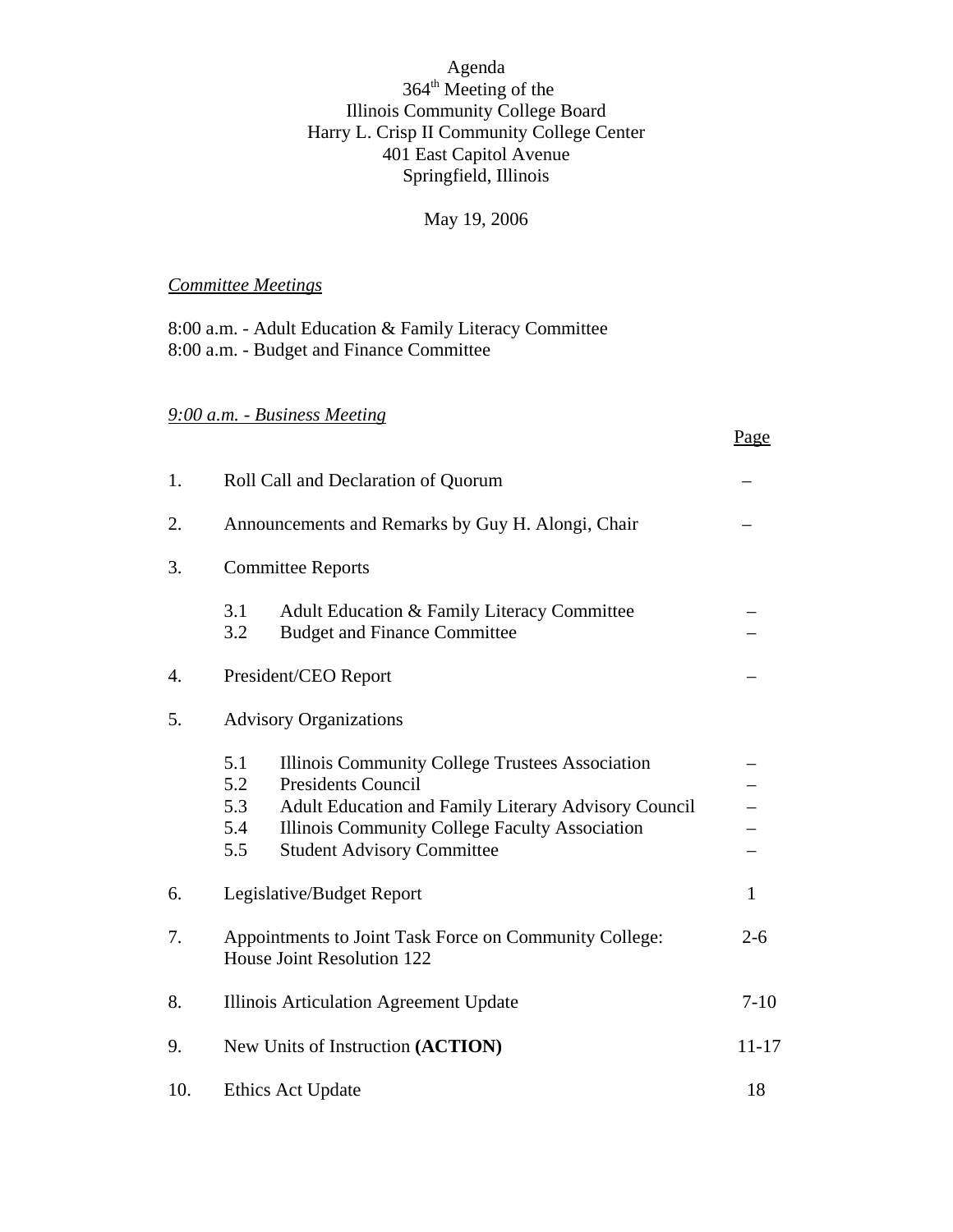#### Agenda 364<sup>th</sup> Meeting of the Illinois Community College Board

|     |       |                                                                      | rage      |
|-----|-------|----------------------------------------------------------------------|-----------|
| 11. |       | Consent Agenda (ACTION)                                              |           |
|     | 11.1  | Minutes of the March 31, 2006 Meeting                                | 19-30     |
| 12. |       | <b>Information Items</b>                                             |           |
|     | 12.1  | Reports on Restricted Grants for FY 2005                             | $31 - 35$ |
|     | 12.2  | 16.1a P-16 Initiative Grant<br>Fiscal Year 2006 Financial Statements |           |
| 13. | Other |                                                                      |           |
| 14. |       | Adjournment                                                          |           |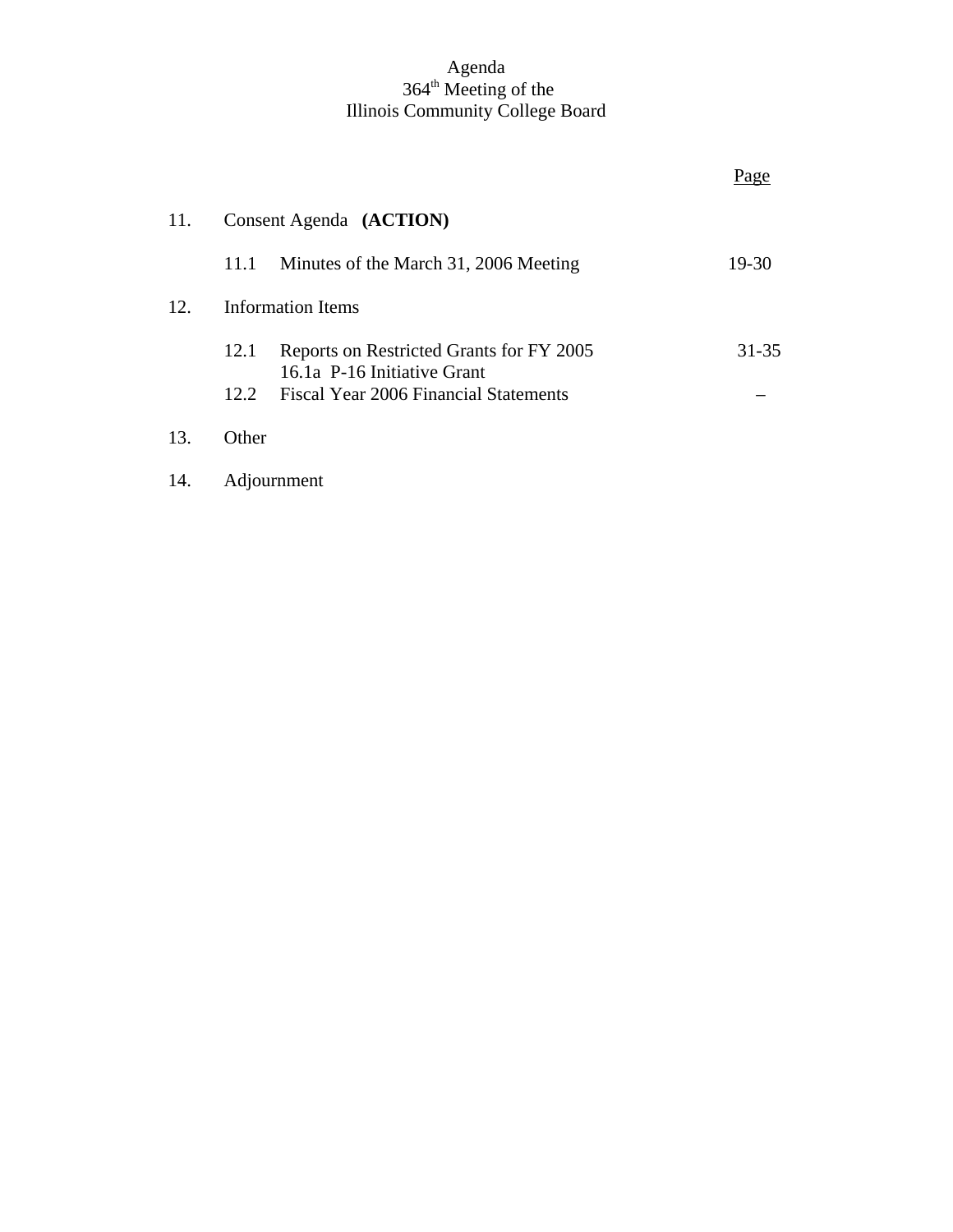# Agenda Item #6 March 31, 2006

#### Illinois Community College Board

# **LEGISLATIVE/BUDGET REPORT**

#### **FISCAL YEAR 2007 COMMUNITY COLLEGE SYSTEM BUDGET**

The Illinois Community College Board fiscal year 2007 operating budget, presented in Table 1, includes funding for all grants appropriated to the ICCB for the community college system, as well as other community college grants administered by the ICCB office. The operating grants are presented in total in Table 1. Table 2 includes the allocations to each district.

The General Assembly completed the Spring session on Thursday, May 4 with the passage of the fiscal year 2007 budget. The total fiscal year 2007 general funds operating budget for the community college system totals \$303.7 million. This is a \$5.4 million (1.8 percent) increase over fiscal year 2006 appropriation.

Adult Education general funds increased \$684,800 or 2 percent and GED Testing increased \$160,000. This will allow the Board to hire staff and run the testing program. It was transferred over from the Illinois State Board of Education last year without administrative funds to support the program. The Career and Technical Education general revenue funds were also increase by two percent.

The ICCB office budget increased 1.3 percent.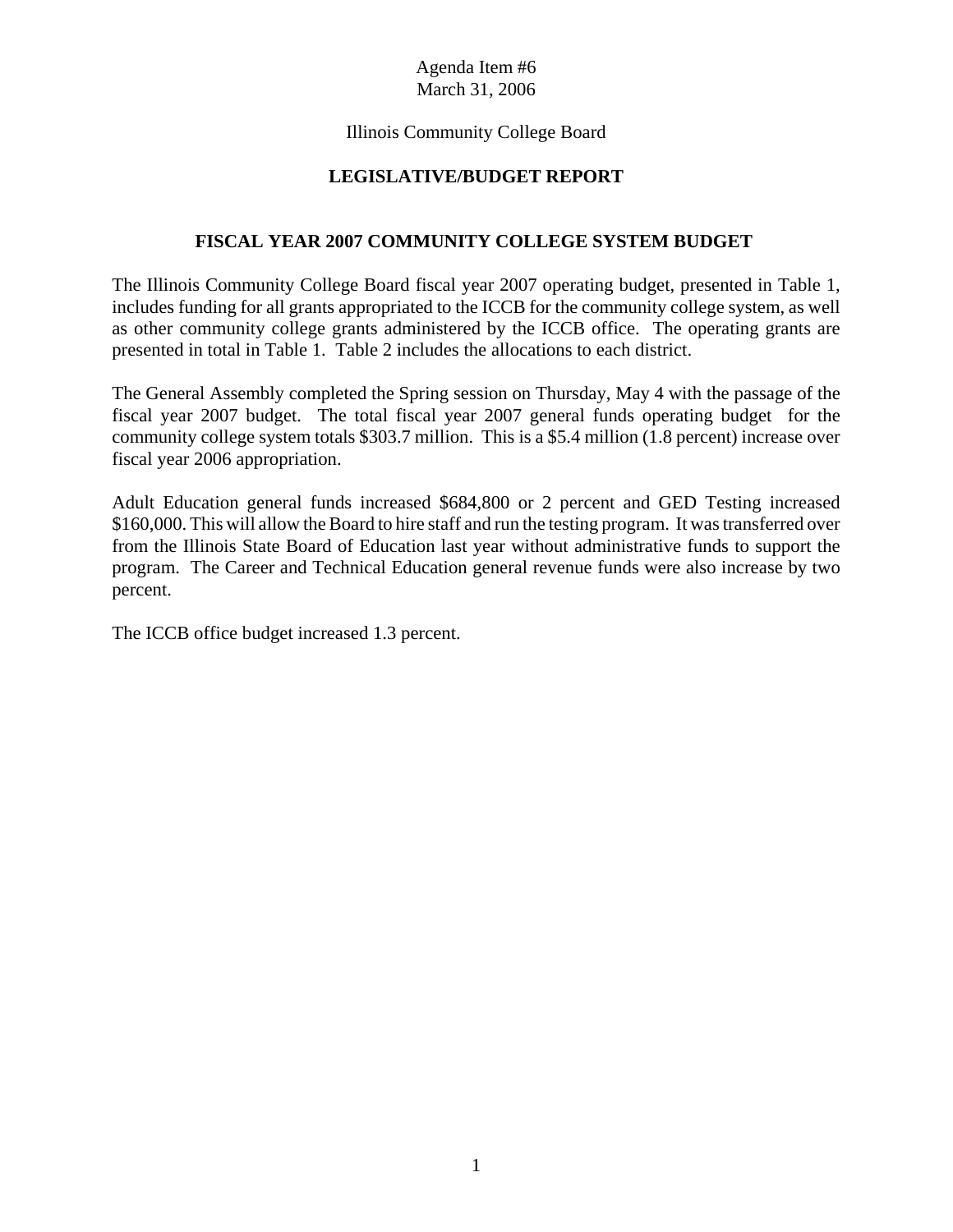#### **Illinois Community College Board Table 1 Fiscal Year 2007 Operating Grants**

| <b>Grants</b>                                         | <b>FY 2006</b>       |               | <b>FY 2007</b><br><b>Governors</b><br><b>Appropriation Recommendations</b> |                           | <b>FY 2007</b><br><b>General Assembly</b><br><b>Action</b> |               | <b>Difference</b><br>from<br>FY2006 | Percent<br><b>Difference</b> |
|-------------------------------------------------------|----------------------|---------------|----------------------------------------------------------------------------|---------------------------|------------------------------------------------------------|---------------|-------------------------------------|------------------------------|
| <b>Base Operating Grant</b>                           | \$191,837,100        | $\frac{1}{2}$ | 199,318,000                                                                | $\mathbf{\mathcal{F}}$    | 197,818,000                                                | \$            | 5,980,900                           | 3.1%                         |
| Small College Grant <sup>(1)</sup>                    | \$<br>780,000 \$     |               | 840,000 \$                                                                 |                           | 840,000 \$                                                 |               | 60,000                              | 7.7%                         |
| Funding Formula Impact Grant                          | \$<br>5,507,500 \$   |               | $\boldsymbol{0}$                                                           | \$                        | $\boldsymbol{0}$                                           | \$            | (5,507,500)                         | $-100.0\%$                   |
| <b>Equalization Grant</b>                             | \$<br>76,617,500 \$  |               | 77,383,700 \$                                                              |                           | 77,383,700                                                 | \$            | 766,200                             | 1.0%                         |
| <b>Unrestricted Grants</b>                            | 274,742,100 \$       |               | 277,541,700 \$                                                             |                           | 276,041,700                                                | $\mathcal{S}$ | 1,299,600                           | 0.5%                         |
| Workforce Development Grant                           | \$<br>3,311,300 \$   |               | 3,311,300 \$                                                               |                           | 3,311,300 \$                                               |               | $\theta$                            | $0.0\%$                      |
| P-16 Initiative Grant                                 | \$<br>2,279,000 \$   |               | 2,279,000 \$                                                               |                           | 2,779,000                                                  | \$            | 500,000                             | 21.9%                        |
| <b>Student Success Grant</b>                          | \$<br>$\overline{0}$ | $\mathcal{S}$ | 3,000,000 \$                                                               |                           | 3,000,000                                                  | \$            | 3,000,000                           | $=$                          |
| Retirees Health Insurance Grant                       | \$<br>626,600 \$     |               | 626,600 \$                                                                 |                           | 626,600 \$                                                 |               | $\theta$                            | $0.0\%$                      |
| <b>Restricted Grants</b>                              | \$<br>6,216,900      | $\mathcal{S}$ | 9,216,900                                                                  | $\boldsymbol{\mathsf{S}}$ | 9,716,900                                                  | \$            | 3,500,000                           | 56.3%                        |
| <b>TOTAL GRANTS</b>                                   | \$<br>280,959,000    | $\mathcal{S}$ | 286,758,600                                                                | $\mathcal{S}$             | 285,758,600                                                | \$            | 4,799,600                           | 1.7%                         |
| <b>Statewide Initiative &amp; Other Grants</b>        |                      |               |                                                                            |                           |                                                            |               |                                     |                              |
| East St. Louis Higher Education Center                | \$<br>1,589,100 \$   |               | 1,589,100                                                                  | <sup>\$</sup>             | 1,589,100 \$                                               |               | 0                                   | $0.0\%$                      |
| Lincoln's Challenge Grant                             | \$<br>120,100        | \$            | 120,100                                                                    | \$                        | 120,100                                                    | \$            | $\theta$                            | $0.0\%$                      |
| Special Legislative Grants                            | \$<br>600,000        | \$            | 600,000                                                                    | \$                        | 1,280,000                                                  | \$            | 680,000                             |                              |
| City Colleges of Chicago Grant                        | \$<br>15,000,000     | <sup>\$</sup> | 15,000,000                                                                 | $\mathbb{S}$              | 15,000,000                                                 | \$            | 0                                   | $0.0\%$                      |
| <b>Total Statewide Initiatives &amp; Other Grants</b> | \$<br>17,309,200     | $\mathcal{S}$ | 17,309,200                                                                 | $\boldsymbol{\mathsf{S}}$ | 17,989,200                                                 | $\mathcal S$  | 680,000                             | 3.9%                         |
| <b>GRAND TOTAL</b>                                    | \$298,268,200        | \$            | 304,067,800                                                                | \$                        | 303,747,800                                                | \$            | 5,479,600                           | 1.8%                         |

(1) The requested amount includes the additional small college grant award for those districts that qualify.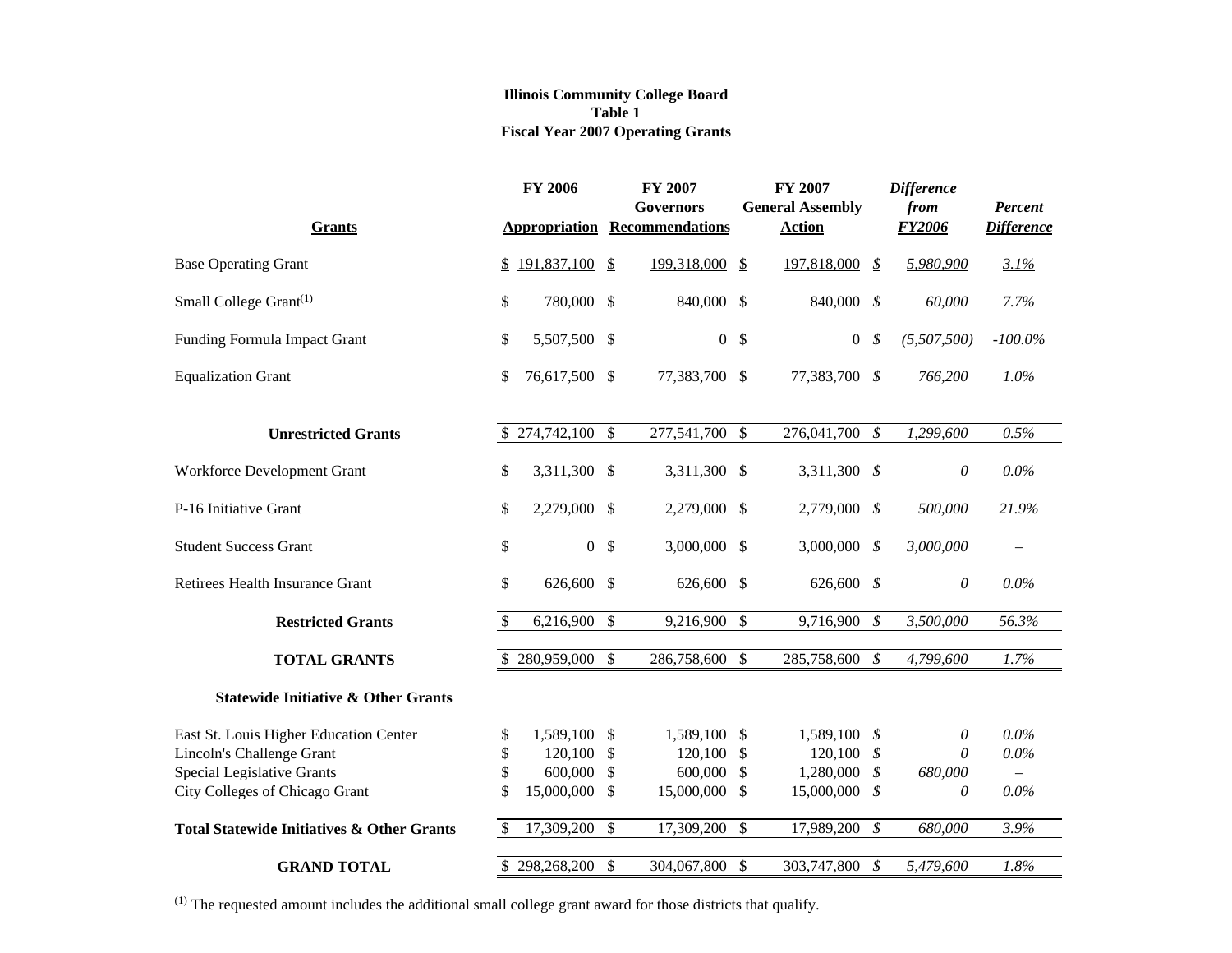#### **Illinois Community College Board Table 2 FISCAL YEAR 2007 TOTAL GRANTS TO DISTRICTS General Assembly Action**

|                            | <b>Base Operating Grants</b> |                |      |              |               |                  |               |               |  |                        |                    |                  |                |                  |              |                     |                                 |              |             |
|----------------------------|------------------------------|----------------|------|--------------|---------------|------------------|---------------|---------------|--|------------------------|--------------------|------------------|----------------|------------------|--------------|---------------------|---------------------------------|--------------|-------------|
|                            | Credit                       |                |      | Square       |               | Small            |               |               |  |                        |                    | Retirees         |                | Workforce        | $P-16$       |                     |                                 |              |             |
|                            | Hour                         |                |      | Footage      |               | College          |               | Equalization  |  | <b>Student Success</b> |                    | Health Ins.      |                | Developement     | Initiative   |                     | Additional                      |              | Total       |
|                            | Grant                        |                |      | Grant        |               | Grant            |               | Grant         |  | Grant*                 |                    | Grant            |                | Grant*           | Grant*       |                     | Grant                           |              | Grants      |
|                            |                              |                |      |              |               |                  |               |               |  |                        |                    |                  |                |                  |              |                     |                                 |              |             |
| <b>BLACK HAWK \$</b>       |                              | 4,297,173 \$   |      | 48,845 \$    |               | 0 <sup>5</sup>   |               | 4,488,540     |  |                        | $*$ \$             |                  | 0 <sup>5</sup> | 75,782           |              | $*$ \$              | 0 <sup>5</sup>                  |              | 8,910,340   |
| <b>CHICAGO</b>             | $\sqrt{3}$                   | 41,085,646 \$  |      | 412,073 \$   |               | $\overline{0}$   | $\mathbf{s}$  | $\mathbf{0}$  |  | *                      | \$                 | 626,600 \$       |                | 247,726          | $\ast$       | \$                  | 15,300,000<br>- \$              |              | 57,672,045  |
| DANVILLE <sup>S</sup>      |                              | 1,584,857 \$   |      | 40,940 \$    |               | 120,000          | -S            | 1,767,644     |  | *                      | <sup>\$</sup>      |                  | 0 <sup>5</sup> | 55,337           | *.           | <sup>\$</sup>       | 0 <sup>5</sup>                  |              | 3,568,778   |
| DUPAGE <sup>\$</sup>       |                              | 13,438,589 \$  |      | 142,785 \$   |               | $\boldsymbol{0}$ |               |               |  |                        | $*$ \$             | $\overline{0}$   | -\$            | 180,788          |              | * \$                | 0 <sup>5</sup>                  |              | 13,762,162  |
| <b>ELGIN</b>               | $\mathsf{\$}$                | 5,296,147 \$   |      | 80,113 \$    |               | $\boldsymbol{0}$ |               |               |  | $\ast$                 | $\mathcal{S}$      |                  | 0 <sup>5</sup> | 89,724           |              | $\mathcal{S}$<br>*. | 0 <sup>5</sup>                  |              | 5,465,984   |
| <b>HARPER</b>              | $\sqrt{3}$                   | 6,539,720 \$   |      | 111,806 \$   |               | $\overline{0}$   |               |               |  |                        | $*$ \$             | $\overline{0}$   | $\mathcal{S}$  | 93,071           |              | ÷.<br><sup>\$</sup> | $\mathcal{S}$<br>$\mathbf{0}$   |              | 6,744,597   |
| <b>HEARTLAND</b>           | $\sqrt{5}$                   | 2,020,127 \$   |      | 24,466 \$    |               | 0 <sup>5</sup>   |               | 50,000        |  |                        | $*$ \$             |                  | 0 <sup>5</sup> | 49,631           |              | <sup>\$</sup><br>*. | 0 <sup>5</sup>                  |              | 2,144,224   |
| <b>HIGHLAND</b>            | $\sqrt{3}$                   | 1,473,638 \$   |      | 27,136 \$    |               | 60,000           | -\$           | 948,992       |  |                        | $*$ \$             | $\overline{0}$   | $\mathcal{S}$  | 50,809           |              | $*$ \$              | $\mathbf{0}$<br>$\mathbb{S}$    |              | 2,560,575   |
| <b>ILLINOIS CENTRAL \$</b> |                              | 6,198,169 \$   |      | 80,709 \$    |               | 0 <sup>5</sup>   |               | 3,497,416     |  | *.                     | $\mathbf{\hat{s}}$ | $\overline{0}$   | $\mathcal{S}$  | 103,750          |              | $\mathcal{S}$<br>*. | 0 <sup>5</sup>                  |              | 9,880,044   |
| <b>ILLINOIS EASTERN</b>    | $\sqrt{3}$                   | 6,397,475 \$   |      | 57,968       | - \$          | 0 <sup>5</sup>   |               | 6,935,910     |  | ÷.                     | $\mathcal{S}$      | $\overline{0}$   | <sup>\$</sup>  | 131,935          |              | ÷.<br><sup>\$</sup> | $\mathcal{S}$<br>$\overline{0}$ |              | 13,523,288  |
| <b>ILLINOIS VALLEY</b> \$  |                              | 2,586,380 \$   |      | 32,245 \$    |               | 0 <sup>5</sup>   |               | 553,234       |  | *                      | $\mathcal{S}$      |                  | 0 <sup>5</sup> | 66,334           |              | <sup>\$</sup><br>*. | 0 <sup>5</sup>                  |              | 3,238,193   |
| JOLIET <sup>S</sup>        |                              | 6,186,546 \$   |      | 69,237       | <sup>\$</sup> | $\overline{0}$   |               |               |  |                        | $*$ \$             | $\overline{0}$   | $\mathcal{S}$  | 103,596          |              | ÷.<br><sup>\$</sup> | $\mathcal{S}$<br>$\mathbf{0}$   |              | 6,359,379   |
| <b>KANKAKEE</b> \$         |                              | 3,160,022 \$   |      | 30,454 \$    |               | 0 <sup>5</sup>   |               | 3,020,765     |  | *.                     | <sup>\$</sup>      | $\overline{0}$   | $\mathcal{S}$  | 61,087           |              | *.<br><sup>\$</sup> | 0 <sup>5</sup>                  |              | 6,272,328   |
| <b>KASKASKIA</b> \$        |                              | 3,449,229 \$   |      | 29,629 \$    |               | $\overline{0}$   | \$            | 4,751,269     |  | ÷.                     | $\mathcal{S}$      | $\overline{0}$   | $\mathcal{S}$  | 83,014           |              | ÷.<br>$\mathcal{S}$ | $\mathbf{0}$                    | $\mathbb{S}$ | 8,313,141   |
| KISHWAUKEE <sup>\$</sup>   |                              | 2,180,493 \$   |      | 38,049 \$    |               | $\overline{0}$   | - S           | 1,773,843     |  | *                      | $\mathcal{S}$      | $\overline{0}$   | <sup>\$</sup>  | 57,674           |              | <sup>\$</sup><br>*. | $\overline{0}$<br>$\mathcal{S}$ |              | 4,050,059   |
| <b>LAKE COUNTY \$</b>      |                              | 6,380,210 \$   |      | 91,487 \$    |               | $\overline{0}$   |               |               |  | *                      | <sup>\$</sup>      | $\overline{0}$   | $\mathcal{S}$  | 91,231           |              | $\mathcal{S}$<br>*. | $\mathbf{0}$                    | $\mathbb{S}$ | 6,562,928   |
| <b>LAKE LAND \$</b>        |                              | 5,371,822 \$   |      | 38,052 \$    |               | 0 <sup>5</sup>   |               | 5,097,559     |  | *                      | <sup>\$</sup>      | $\overline{0}$   | -\$            | 119,838          |              | <sup>\$</sup><br>*. | $\mathbf{0}$<br>$\mathcal{S}$   |              | 10,627,271  |
| LEWIS & CLARK \$           |                              | 2,949,093 \$   |      | 55,650 \$    |               | $\overline{0}$   | -\$           | 2,918,679     |  | *.                     | \$                 | $\overline{0}$   | $\mathcal{S}$  | 69,920           |              | * \$                | $\overline{0}$<br>\$            |              | 5,993,342   |
| LINCOLN LAND \$            |                              | 3,691,660 \$   |      | 52,319 \$    |               | 0 <sup>5</sup>   |               | 312,020       |  | *.                     | $\mathcal{S}$      |                  | 0 <sup>5</sup> | 74,097           |              | $*$ \$              | 250,000 \$                      |              | 4,380,096   |
| <b>LOGAN</b>               | $\sqrt{5}$                   | 4,497,209      | - \$ | 52,506 \$    |               | $\overline{0}$   | $\mathcal{S}$ | 7,972,755     |  |                        | $*$ \$             | $\overline{0}$   | $\mathcal{S}$  | 96,318           |              | $*$ \$              | $\mathcal{S}$<br>$\mathbf{0}$   |              | 12,618,788  |
| <b>MC HENRY</b>            | $\sqrt{5}$                   | 2,380,498 \$   |      | 39,065 \$    |               | $\boldsymbol{0}$ |               |               |  | *                      | <sup>\$</sup>      |                  | 0 <sup>5</sup> | 55,185           |              | <sup>\$</sup><br>*. | 0 <sup>5</sup>                  |              | 2,474,748   |
| <b>MORAINE VALLEY</b> \$   |                              | 7,505,385 \$   |      | 72,710 \$    |               | 0 <sup>5</sup>   |               | 630,945       |  | *                      | <sup>\$</sup>      | $\overline{0}$   | $\mathcal{S}$  | 110,613          |              | $\mathcal{S}$<br>*. | $\mathbf{0}$                    | $\mathbb{S}$ | 8,319,653   |
| <b>MORTON</b>              | $\sqrt{5}$                   | 1,659,000 \$   |      | 23,907 \$    |               | $\overline{0}$   | $\mathcal{S}$ | 1,364,580     |  |                        | $*$ \$             |                  | 0 <sup>5</sup> | 51,743           |              | \$<br>*.            | $\mathbb{S}$<br>$\overline{0}$  |              | 3,099,230   |
| <b>OAKTON</b>              | $\sqrt{3}$                   | 5,636,707 \$   |      | 59,824 \$    |               | $\overline{0}$   |               |               |  | ×.                     | <sup>\$</sup>      | $\overline{0}$   | <sup>\$</sup>  | 92,901           |              | $*$ \$              | 0 <sup>5</sup>                  |              | 5,789,432   |
| PARKLAND <sup>S</sup>      |                              | 5,071,407 \$   |      | 59,757 \$    |               | 0 <sup>5</sup>   |               | 2,544,311     |  | *                      | <sup>\$</sup>      |                  | 0 <sup>5</sup> | 89,357           |              | $*$ \$              | 180,000 \$                      |              | 7,944,832   |
| PRAIRIE STATE \$           |                              | 2,301,755 \$   |      | 40,574 \$    |               | 0 <sup>5</sup>   |               | 50,000        |  | *                      | <sup>\$</sup>      | $\overline{0}$   | $\mathcal{S}$  | 59,461           |              | $*$ \$              | 300,000 \$                      |              | 2,751,790   |
| <b>REND LAKE \$</b>        |                              | 2,769,867 \$   |      | 35,756 \$    |               | 60,000 \$        |               | 3,866,387     |  | *                      | <sup>\$</sup>      | $\overline{0}$   | -\$            | 73,017           |              | $*$ \$              | 0 <sup>5</sup>                  |              | 6,805,027   |
| <b>RICHLAND</b> \$         |                              | 1,888,266 \$   |      | 25,413 \$    |               | 60,000 \$        |               | 714,446       |  | *                      | <sup>\$</sup>      | $\boldsymbol{0}$ | $\mathcal{S}$  | 57,332           |              | *.<br><sup>\$</sup> | $\overline{0}$                  | \$           | 2,745,457   |
| <b>ROCK VALLEY</b> \$      |                              | 4,351,430 \$   |      | 64,782 \$    |               | 0 S              |               | 985,332       |  | *                      | $\mathcal{S}$      |                  | 0 <sup>5</sup> | 82,989           |              | <sup>\$</sup><br>*. | $\mathbb{S}$<br>$\mathbf{0}$    |              | 5,484,533   |
| <b>SANDBURG</b>            | $\sqrt{5}$                   | 2,227,309      | - \$ | 26,926 \$    |               | 60,000 \$        |               | 2,597,835     |  | *                      | <sup>\$</sup>      | $\overline{0}$   | $\mathcal{S}$  | 65,846           |              | ÷.<br><sup>\$</sup> | $\bf{0}$                        | $\mathbb{S}$ | 4,977,916   |
| <b>SAUK VALLEY \$</b>      |                              | 1,375,780 \$   |      | 27,617 \$    |               | 60,000 \$        |               | 1,007,851     |  | *                      | <sup>\$</sup>      |                  | 0 <sup>5</sup> | 50,129           |              | <sup>\$</sup><br>*. | $\mathcal{S}$<br>$\mathbf{0}$   |              | 2,521,377   |
| <b>SHAWNEE</b>             | $\sqrt{3}$                   | 1,749,526 \$   |      | 16,876 \$    |               | 120,000 \$       |               | 2,804,390     |  | *.                     | <sup>\$</sup>      | $\overline{0}$   | $\mathcal{S}$  | 53,709           |              | *.<br><sup>\$</sup> | $\mathbf{0}$<br>$\mathbb{S}$    |              | 4,744,501   |
| SOUTH SUBURBAN             | $\sqrt{3}$                   | 3,966,143 \$   |      | 61,676 \$    |               | 0 <sup>5</sup>   |               | 3,018,635     |  |                        | $*$ \$             |                  | 0 <sup>5</sup> | 86,527           |              | * \$                | 250,000 \$                      |              | 7,382,981   |
| SOUTHEASTERN               | $\mathsf{\$}$                | 2,377,277 \$   |      | 24,200       | \$            | 120,000 \$       |               | 3,189,425     |  | ×.                     | <sup>\$</sup>      | $\overline{0}$   | <sup>\$</sup>  | 73,539           |              | $*$ \$              | $\mathcal{S}$<br>$\overline{0}$ |              | 5,784,441   |
| <b>SOUTHWESTERN</b>        | $\sqrt{3}$                   | 7,051,335 \$   |      | 67,576 \$    |               | 0 <sup>5</sup>   |               | 7,945,792     |  | *                      | <sup>\$</sup>      |                  | 0 <sup>5</sup> | 131,887          |              | $*$ \$              | $\mathcal{S}$<br>$\overline{0}$ |              | 15,196,590  |
| <b>SPOON RIVER</b>         | $\sqrt{5}$                   | 1,143,734 \$   |      | 20,974 \$    |               | 120,000 \$       |               | 887,480       |  | *                      | <sup>\$</sup>      | $\overline{0}$   | $\mathcal{S}$  | 47,122           |              | $\mathcal{S}$<br>*. | $\mathbf{0}$                    | $\mathbb{S}$ | 2,219,310   |
| <b>TRITON</b>              | $\mathsf{\$}$                | 7,697,042 \$   |      | 87,206 \$    |               | 0 <sup>5</sup>   |               | 50,000        |  |                        | $*$ \$             |                  | 0 <sup>5</sup> | 106,201          |              | <sup>\$</sup><br>*. | 0 <sup>5</sup>                  |              | 7,940,449   |
| <b>WAUBONSEE</b>           | \$                           | 4,098,532 \$   |      | 59,073 \$    |               | $\boldsymbol{0}$ |               |               |  |                        | $*$ \$             | $\overline{0}$   | $\mathcal{S}$  | 70,153           |              | *.<br>\$            | $\bf{0}$                        | \$           | 4,227,758   |
| <b>WOOD</b>                | $\mathcal{S}$                | 1,429,346 \$   |      | 19,618 \$    |               | 60,000 \$        |               | 1,637,562     |  |                        | $*$ \$             |                  | 0 <sup>5</sup> | 51,927           |              | $*$ \$              | 0 <sup>5</sup>                  |              | 3,198,453   |
|                            |                              |                |      |              |               |                  |               |               |  |                        |                    |                  |                |                  |              |                     |                                 |              |             |
| Totals                     | \$                           | 195,464,544    | -\$  | 2,349,999    | \$            | 840,000          | \$            | 77,383,597 \$ |  | 3,000,000 \$           |                    | 626,600 \$       |                | 3,311,300<br>-\$ | 2,779,000    | $\mathbb S$         | 16,280,000                      | $\mathbb{S}$ | 302,035,040 |
| Rounding \\$               |                              | $3,456$ \$     |      | -1           |               |                  | \$            | 103           |  |                        |                    |                  |                |                  |              |                     |                                 | \$           | 3,560       |
| Totals <sup>§</sup>        |                              | 195,468,000 \$ |      | 2,350,000 \$ |               | 840,000 \$       |               | 77,383,700 \$ |  | 3,000,000 \$           |                    | 626,600 \$       |                | 3,311,300 \$     | 2,779,000 \$ |                     | 16,280,000 \$                   |              | 302,038,600 |

**\* Due to discussions and finalizing the allocation methodology for the Student Success and the P-16 Grants, district allocations have not been made yet.**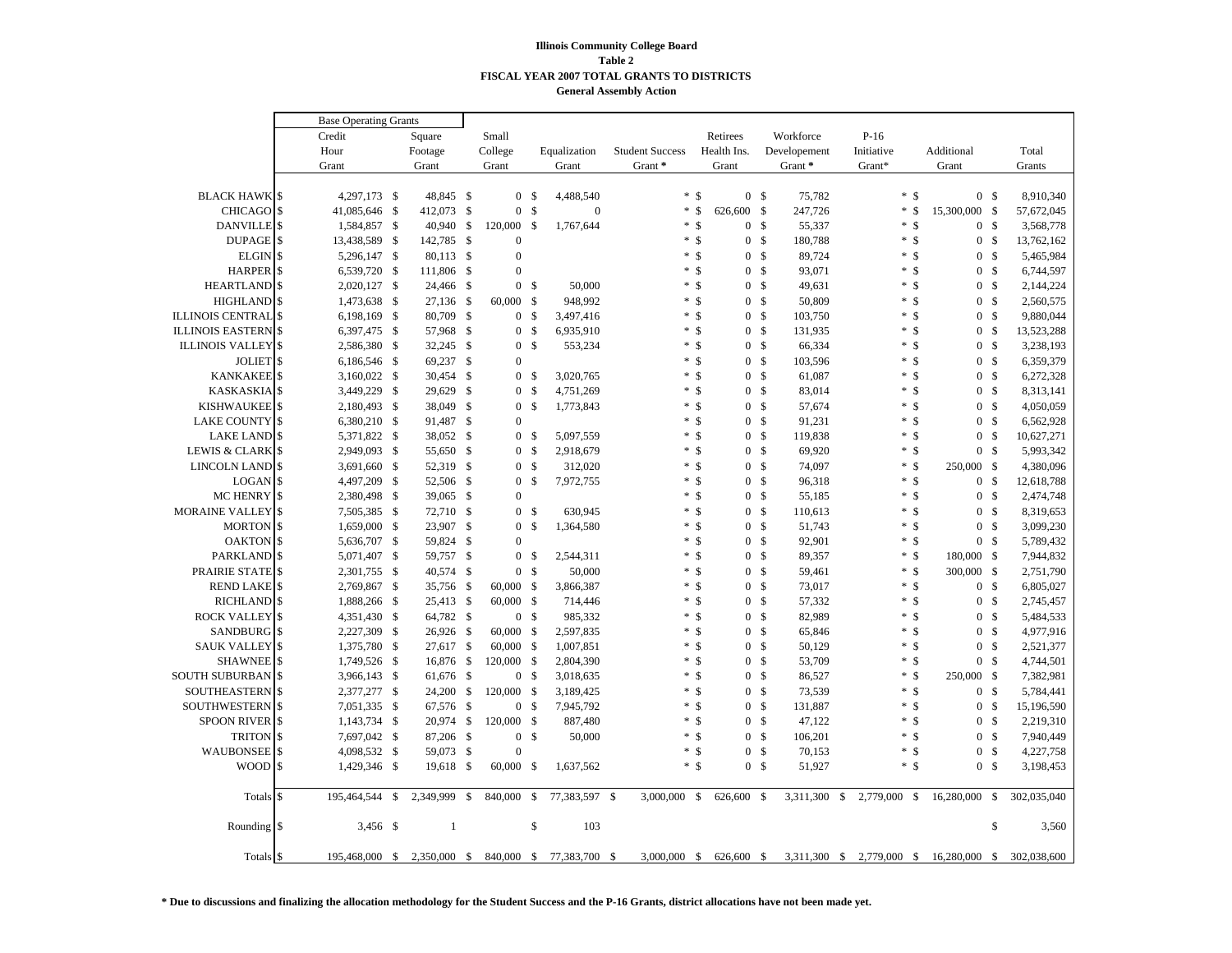# Illinois Community College Board

# **APPOINTMENTS TO JOINT TASK FORCE ON COMMUNITY COLLEGE: HOUSE JOINT RESOLUTION 122 (ACTION)**

The below is a copy of the House Joint Resolution 122.

2. HJ0122 LRB094 20275 RAS 58269 r

| $\mathbf{1}$   | HOUSE JOINT RESOLUTION                                            |
|----------------|-------------------------------------------------------------------|
| 2              | WHEREAS, There are 39 public community<br>college districts       |
| 3              | serving all 102 counties within the State of<br>Illinois; and     |
| $\overline{A}$ | WHEREAS, Within the 39 community college<br>districts, there      |
| 5              | are 48 community colleges, serving nearly<br>1.2 million          |
| 6              | Illinoisans annually; and                                         |
| 7              | WHEREAS, Over the past decade, enrollment at<br>the 48            |
| 8              | community colleges has increased by more<br>than 20% and the role |
| 9              | of the community college has expanded<br>dramatically; local      |
| 10             | communities and businesses have become<br>reliant on community    |
| 11             | colleges as the primary provider of worker<br>education and       |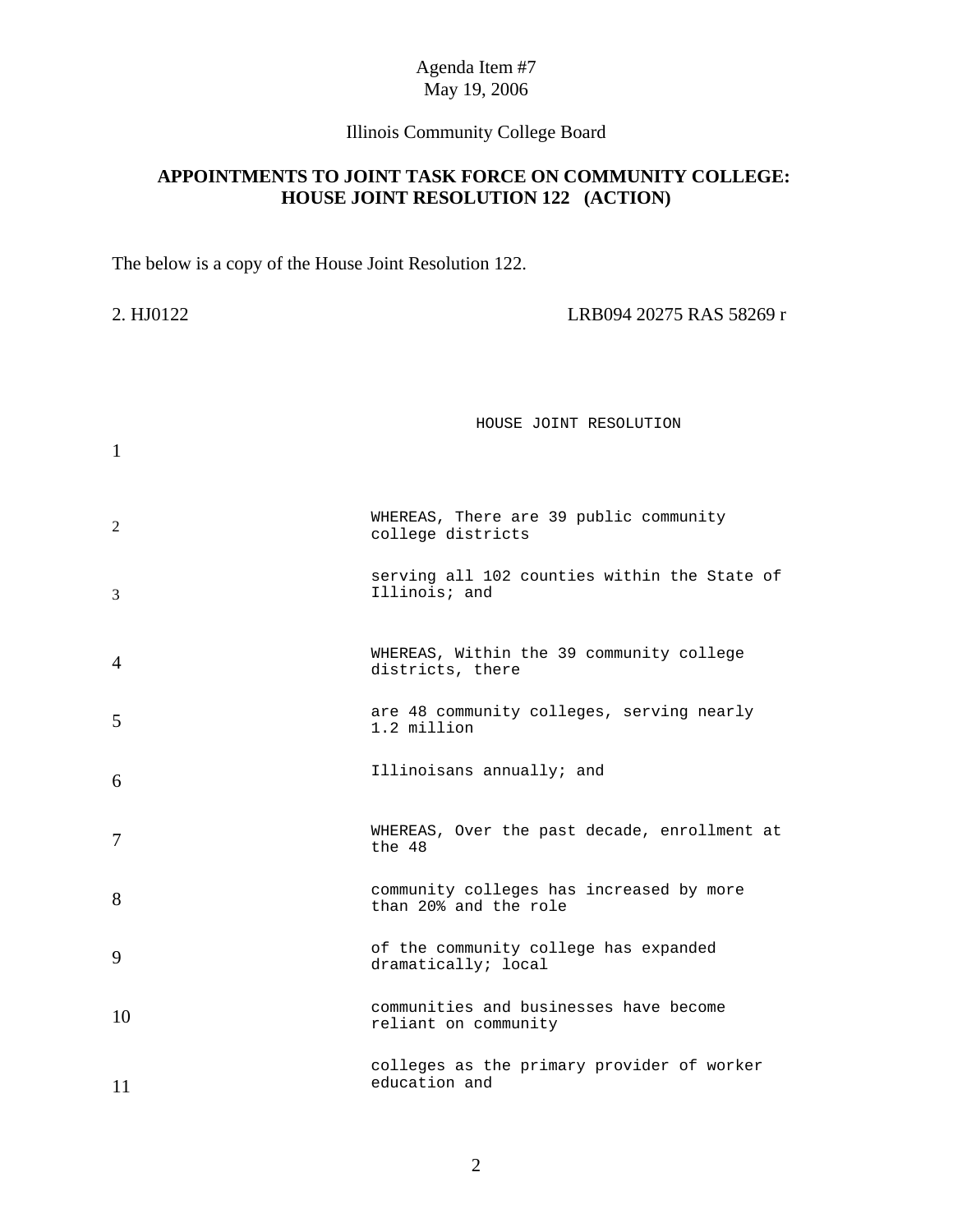| 12 | training; and                                                     |
|----|-------------------------------------------------------------------|
| 13 | WHEREAS, The U.S. Department of Labor<br>estimates that by the    |
| 14 | end of this decade 85% of all jobs in the<br>State of Illinois    |
| 15 | that are capable of sustaining a middle-<br>class lifestyle will  |
| 16 | require access to post-secondary education;<br>and                |
| 17 | WHEREAS, The U.S. Department of Labor also<br>reports that 75%    |
| 18 | of all current workers will require re-<br>skilling or retraining |
| 19 | during the current decade in order to<br>maintain the jobs they   |
| 20 | presently hold; and                                               |
| 21 | WHEREAS, The reimbursement rules that are<br>currently in         |
| 22 | place for community colleges are, in some<br>instances, more than |
| 23 | 30 years old and do not reflect the vast<br>diversity of the      |
| 24 | structure and operation of the community<br>college model of      |
| 25 | today; therefore, be it                                           |
| 26 | RESOLVED, BY THE HOUSE OF REPRESENTATIVES OF<br>THE               |
| 27 | NINETY-FOURTH GENERAL ASSEMBLY OF THE STATE<br>OF ILLINOIS, THE   |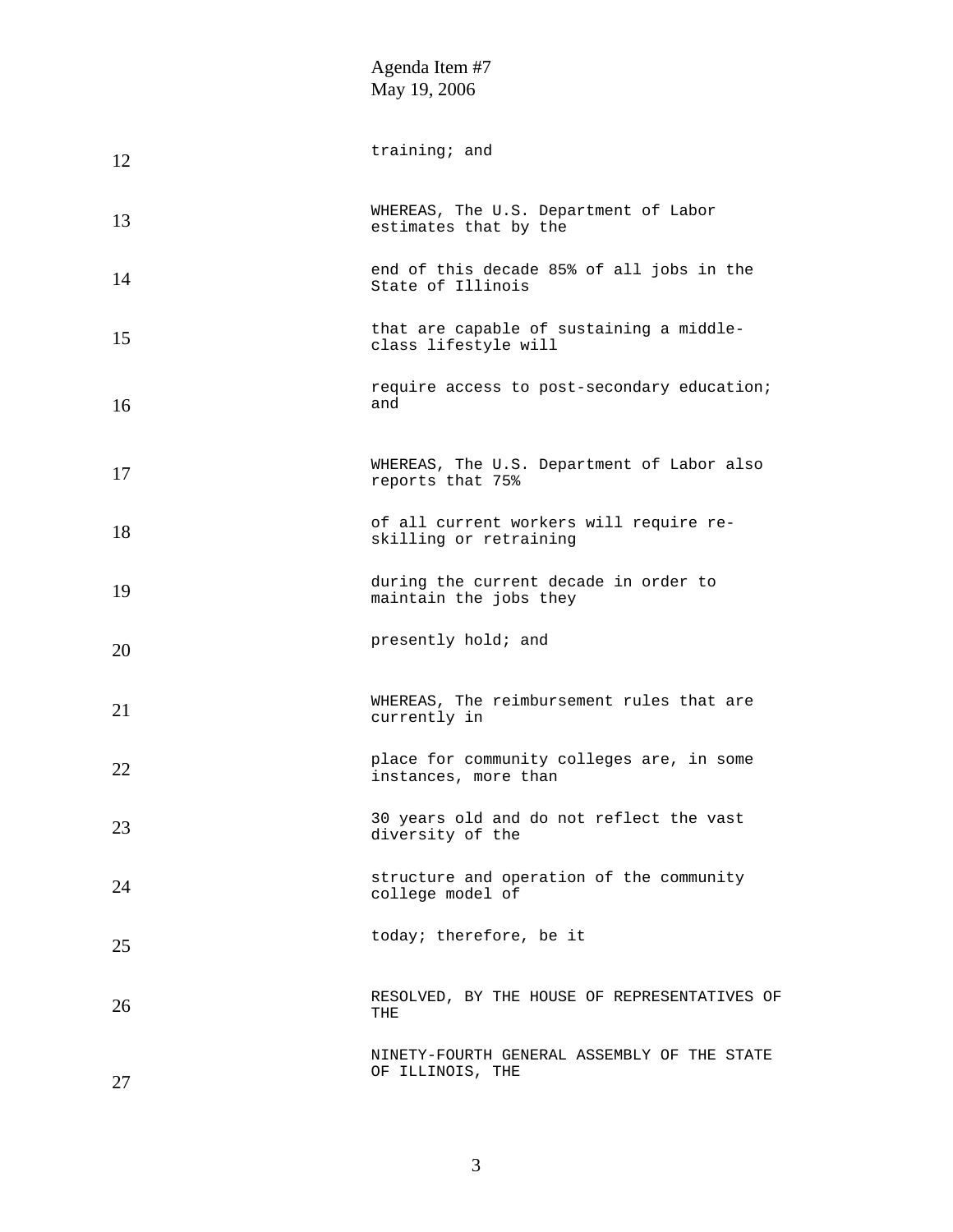| 28 | SENATE CONCURRING HEREIN, that there is<br>created a Joint Task   |
|----|-------------------------------------------------------------------|
| 29 | Force on Community Colleges, to be<br>facilitated by the Illinois |

| LRB094 20275 RAS 58269 r<br>HJ0122 |
|------------------------------------|
|------------------------------------|

| 1              | Community College Board, for the purpose of<br>reviewing the       |
|----------------|--------------------------------------------------------------------|
| $\overline{2}$ | present community college system and making<br>recommendations to  |
| 3              | the General Assembly pertaining to whether<br>the mechanisms that  |
| 4              | are in place will handle the expanded role<br>and demands on the   |
| 5              | system in the future; and be it further                            |
| 6              | RESOLVED, That the Joint Task Force on<br>Community Colleges       |
| 7              | shall consist of the following members: 2<br>co-chairpersons, each |
| 8              | a member of the General Assembly, with one<br>appointed by the     |
| 9              | Speaker of the House and one appointed by<br>the President of the  |
| 10             | Senate; 2 spokespersons, each a member of<br>the General Assembly, |
| 11             | with one appointed by the Minority Leader of<br>the House and one  |
| 12             | appointed by the Minority Leader of the<br>Senate; 3 community     |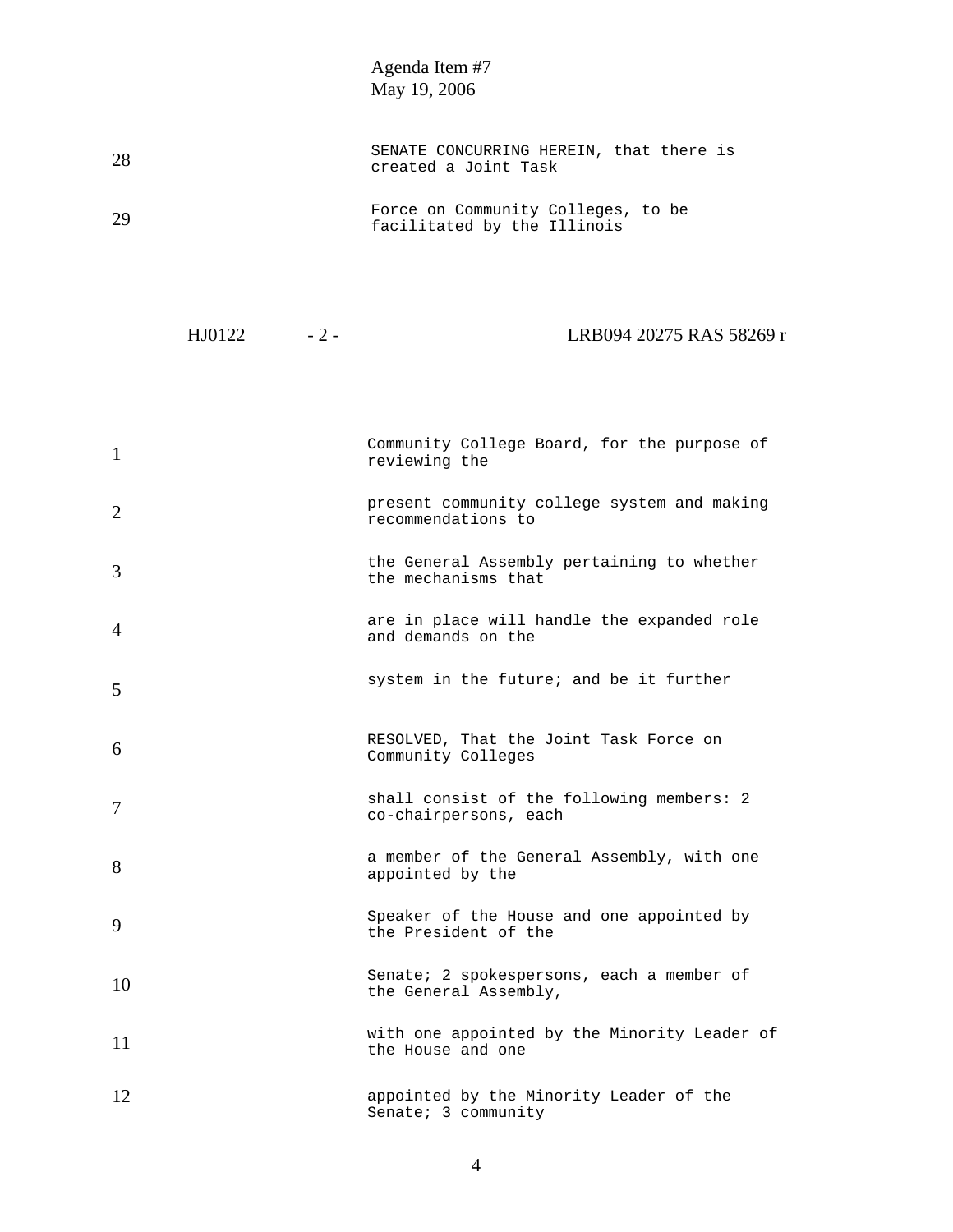| 13 | college presidents appointed by an<br>organization representing    |
|----|--------------------------------------------------------------------|
| 14 | public community college presidents; 3<br>community college        |
| 15 | trustees appointed by an organization<br>representing Illinois     |
| 16 | community college trustees; 2 community<br>college faculty         |
| 17 | members appointed by the Chairperson of the<br>Illinois Community  |
| 18 | College Board; 2 community college students<br>appointed by the    |
| 19 | Illinois Community College Board Student<br>Advisory Committee;    |
| 20 | and 2 members appointed by the Chairperson<br>of the Illinois      |
| 21 | Community College Board, one of whom is a<br>nationally recognized |
| 22 | community college expert; and be it further                        |
| 23 | RESOLVED, That the Joint Task Force members<br>shall serve on      |
| 24 | a voluntary basis and shall not be<br>responsible for any costs    |
| 25 | associated with their participation in the<br>Joint Task Force;    |
| 26 | and be it further                                                  |
| 27 | RESOLVED, That the Joint Task Force shall<br>meet initially at     |
| 28 | the call of the Chairperson of the Illinois<br>Community College   |
| 29 | Board and thereafter as necessary and shall<br>report its findings |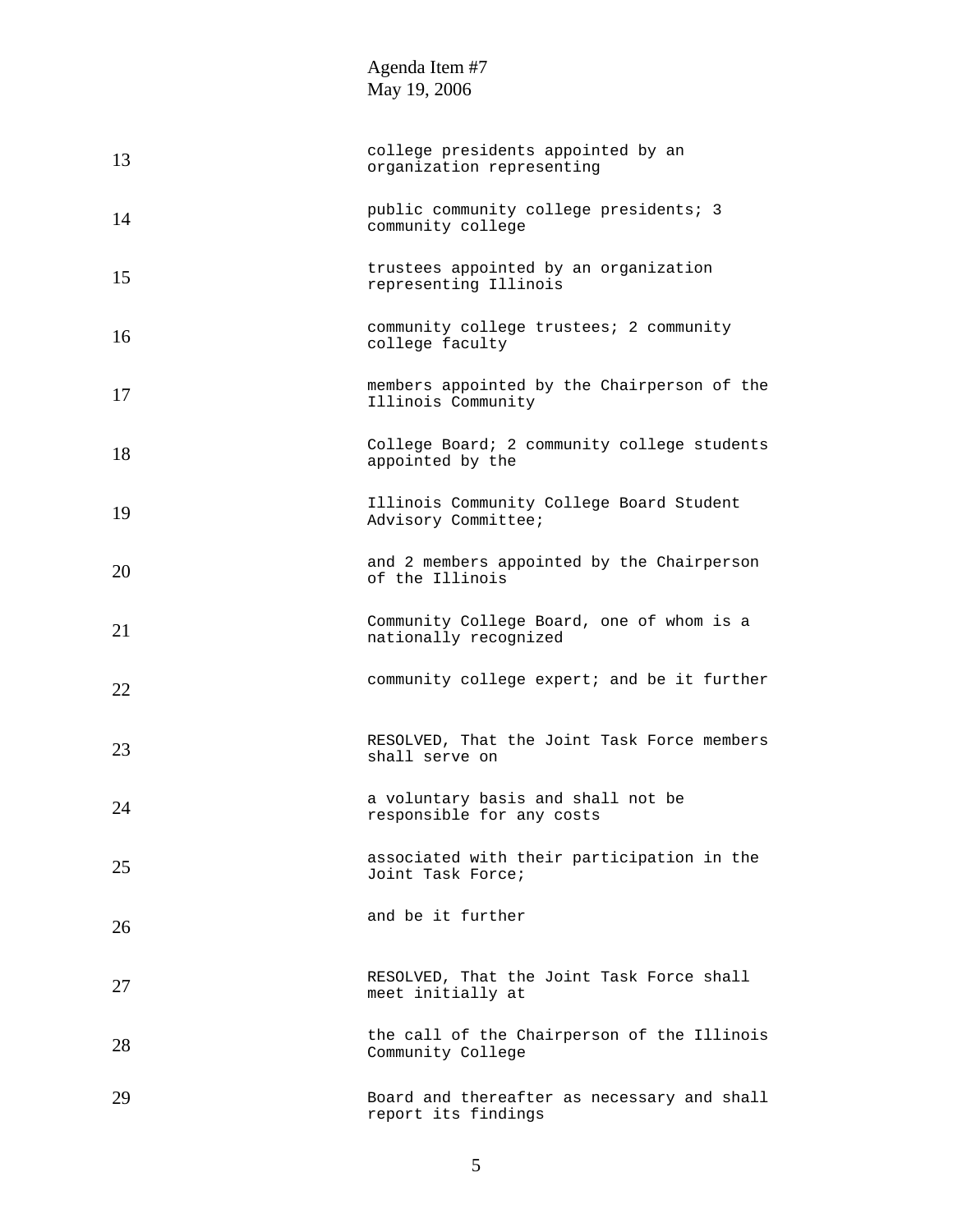| 30 | to the General Assembly by filing copies of<br>its report with the                    |
|----|---------------------------------------------------------------------------------------|
| 31 | Clerk of the House and the Secretary of the<br>Senate no later                        |
| 32 | than December 31, 2006; and that upon filing<br>its report the                        |
| 33 | Joint Task Force is dissolved; and be it<br>further<br>Agenda Item #7<br>May 19, 2006 |

HJ0122 - 3 - LRB094 20275 RAS 58269 r

|                             | RESOLVED, That suitable copies of this<br>resolution be           |
|-----------------------------|-------------------------------------------------------------------|
| $\mathcal{D}_{\mathcal{L}}$ | delivered to the Chairperson of the Illinois<br>Community College |
| 3                           | Board and to the Illinois Community College<br>Board Student      |
|                             | Advisory Committee.                                               |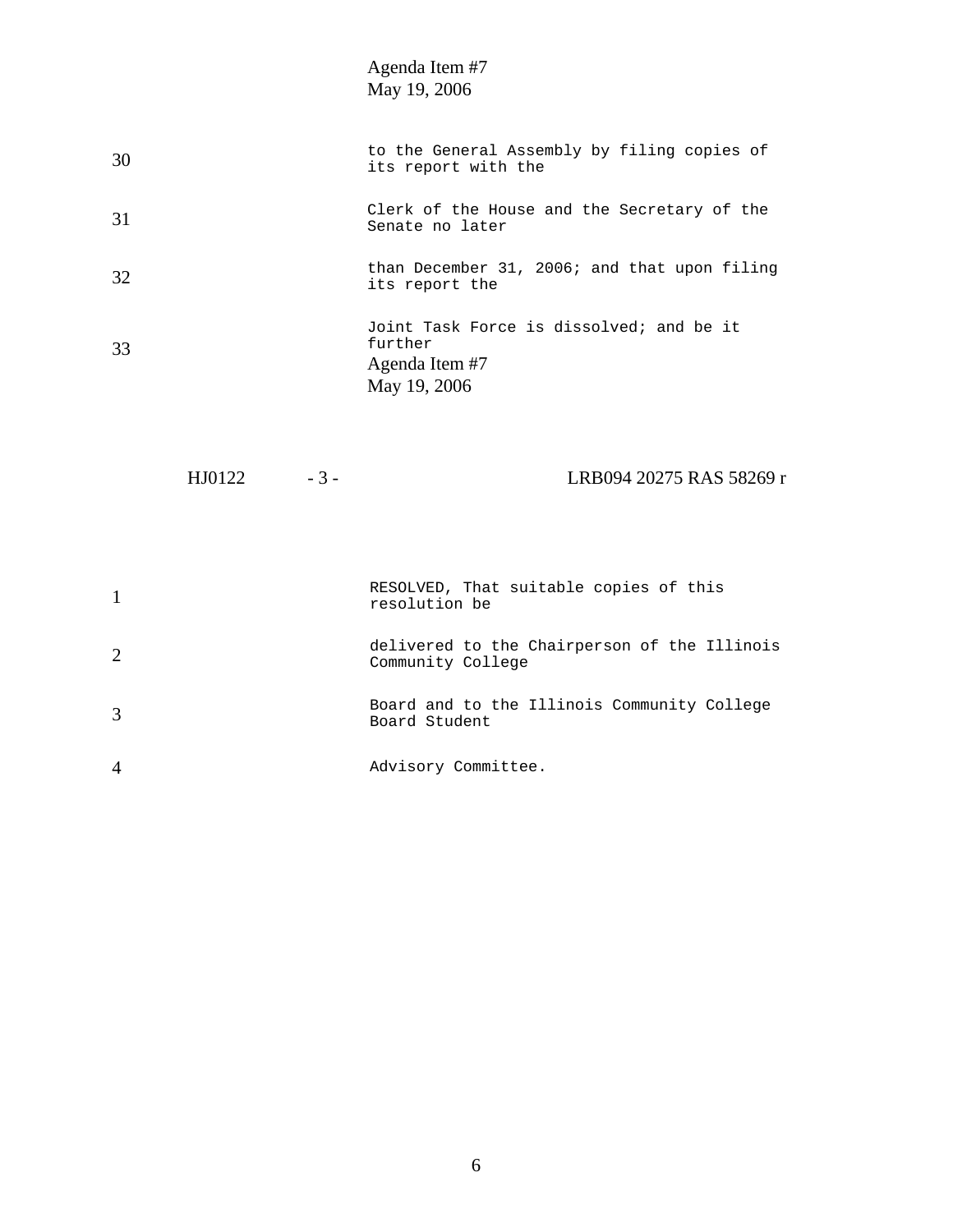#### Illinois Community College Board

# **REPORT ON THE EVALUATION OF THE ILLINOIS ARTICULATION INITIATIVE (ACTION)**

This item is a report on the recently completed evaluation of the Illinois Articulation Initiative (IAI). It is a culmination of over two and one-half years of discussions among the IAI General Education Core Curriculum and major panels, the IAI Steering Panel, Illinois Board of Higher Education and Illinois Community College Board staffs, the Technical Taskforce, Illinois Transfer Coordinators, institutional Chief Academic Officers, the Student Advisory Committee, and others; a report on the major panels commissioned by the IAI Steering Panel; a report commissioned by the Illinois Community College Board and Illinois Board of Higher Education and conducted by Dr. Ivan Lach and Dr. Kathleen Kelly; (included as External Attachment) as well as feedback to these reports. This document presents proposed revisions to the IAI processes and procedures based upon the findings of this comprehensive evaluation.

#### **RECOMMENDED ACTION**

It is recommended that the following motion be adopted:

The Illinois Community College Board accepts and endorses the report, *Evaluation of the Illinois Articulation Initiative*, and directs the Illinois Community College Board staff to collaborate with staff of the Illinois Board of Higher Education to implement the recommendations contained in this report as they deem appropriate.

#### **REPORT ON THE EVALUATION OF THE ILLINOIS ARTICULATION INITIATIVE**

**BACKGROUND** In January 1993, the Illinois Board of Higher Education (IBHE), the Illinois Community College Board (ICCB), and transfer coordinators of Illinois colleges and universities jointly launched the IAI to ease the transfer of students among Illinois public and independent, associate and baccalaureate degree-granting institutions. The IAI grew out of the IBHE's 1990 undergraduate education policies on transfer and articulation. Three key concepts in these policies provided the underlying foundation for IAI: (1) that "associate and baccalaureate degree granting institutions are equal partners" in educating college freshmen and sophomores, (2) that "faculties should take primary responsibility for developing and maintaining program and course articulation," and (3) that "institutions are expected to work together to assure that lower-division baccalaureate programs are comparable in scope, quality, and academic rigor."

The IAI has unfolded in four phases. The first phase developed a General Education Core Curriculum (GECC). The second phase established major panels. The third phase instituted a fiveyear review process. The fourth phase initiated a comprehensive review of the initiative and its processes. The details of each phase are provided below.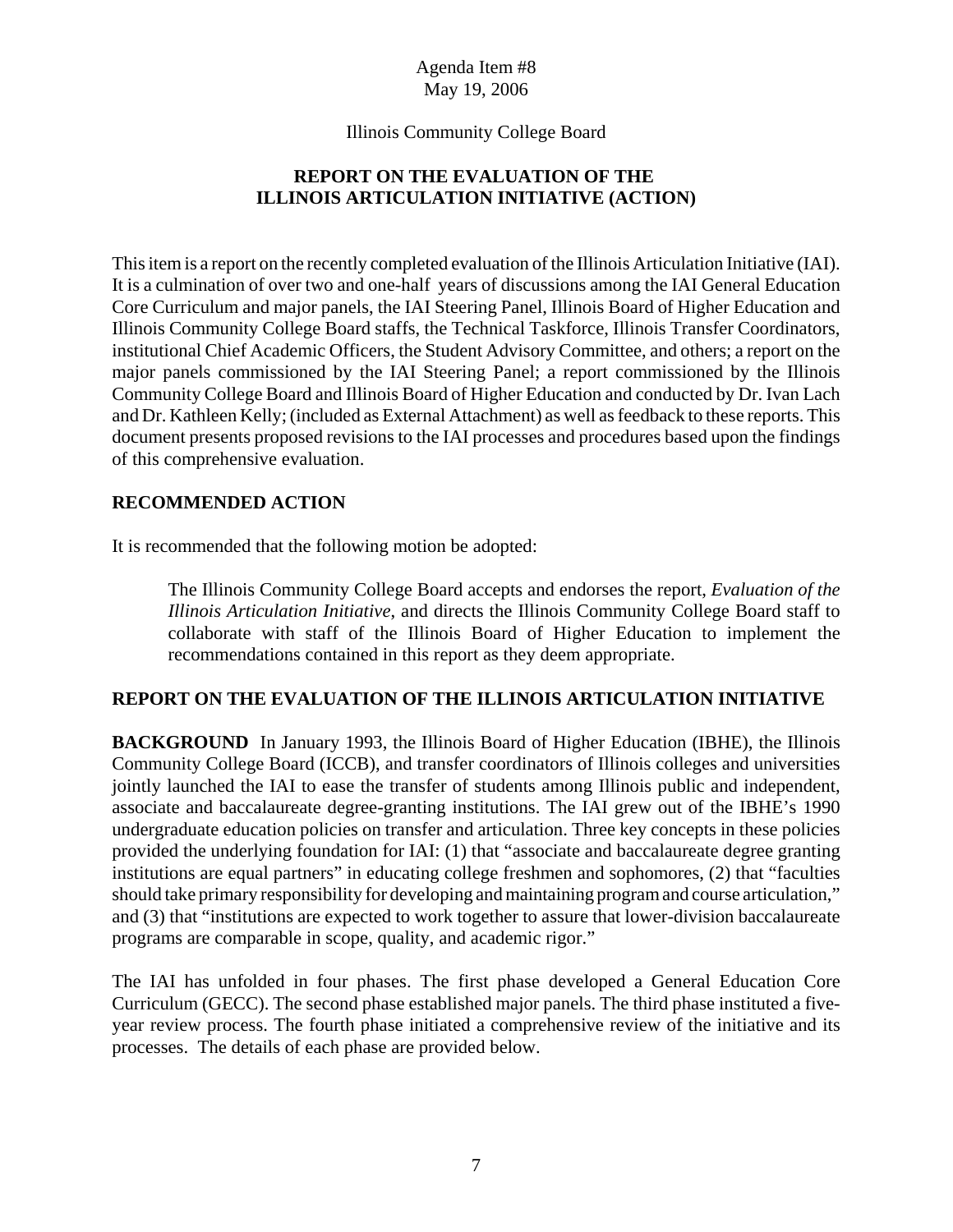The first phase developed a general education package, the GECC, that as part of a completed transferable associates degree, "would be acceptable in transfer at all IAI participating institutions in lieu of each college or university's own campus-wide lower division general education curriculum of comparable size." The IAI GECC is not intended to replace a college or university's general education curriculum, but rather to provide transferring students with a guaranteed pathway among institutions.

The second phase expanded the project to create models for easing transfer into baccalaureate major programs. Major panels were established with the intent of providing general advice to students who had decided upon a field of study but not upon a baccalaureate institution. Panels were to develop recommendations for lower-division course work that would best prepare the student to transfer into that major in a baccalaureate program with "junior" status. Recommendations included courses in the IAI GECC package that could be used by the student to meet the prerequisite or foundational requirements of the major, plus courses in the major that a native student would normally take in the first two years of study, and additional information a student should know in order to prepare for transfer (e.g., grade point average (GPA), entry exam, portfolio or other requirements).

The third phase instituted a process of regular five-year reviews designed to evaluate the efficacy of the panels' recommendations. The five-year review process for all panels includes a review of the core competencies, standards, and outcomes recommended by the panels. For the GECC panels, this includes a review the panels' statement of philosophy, review of courses within recommendations and a general review of institutional offerings to ensure current course offerings are aligned with the course descriptions provided by the institution when those courses were initially approved.

The fourth and current phase included a comprehensive evaluation of the IAI processes, procedures, and goals and the roles of the individual components, and recommendations for adjustment of these. This evaluation included discussions among the GECC and major panels, the IAI Steering Panel, IBHE and ICCB staffs, the Technical Taskforce, Illinois transfer coordinators, institutional Chief Academic Officers, the Student Advisory Committee, and others; a report on the major panels commissioned by the IAI Steering Panel; a report commissioned by the ICCB and IBHE and conducted by Dr. Ivan Lach and Dr. Kathleen Kelly (attached); as well as feedback to these reports. This document presents revisions to the IAI processes and procedures based upon the findings of this comprehensive evaluation.

**REVIEW FINDINGS** The IAI is a significant statewide cooperative effort designed to facilitate student transfer among Illinois institutions. Ease of transfer is a central aspect of increased access, and the maximization of credit in transfer is key to reducing time-to-degree and thereby increasing affordability. The IAI GECC provides transferring students with a guarantee for acceptance of lower-division work as meeting general education requirements at IAI participating institutions. Consensus among all stakeholders is that the IAI GECC has benefitted thousands of transferring students and has helped facilitate discussions of the nature of general education. However, the processes in place for review of courses and approval for inclusion in an institution's GECC package may take as long as six months to a year, and sometimes even longer. Therefore, the review findings suggest that use of the IAI GECC be continued, but that the process be streamlined.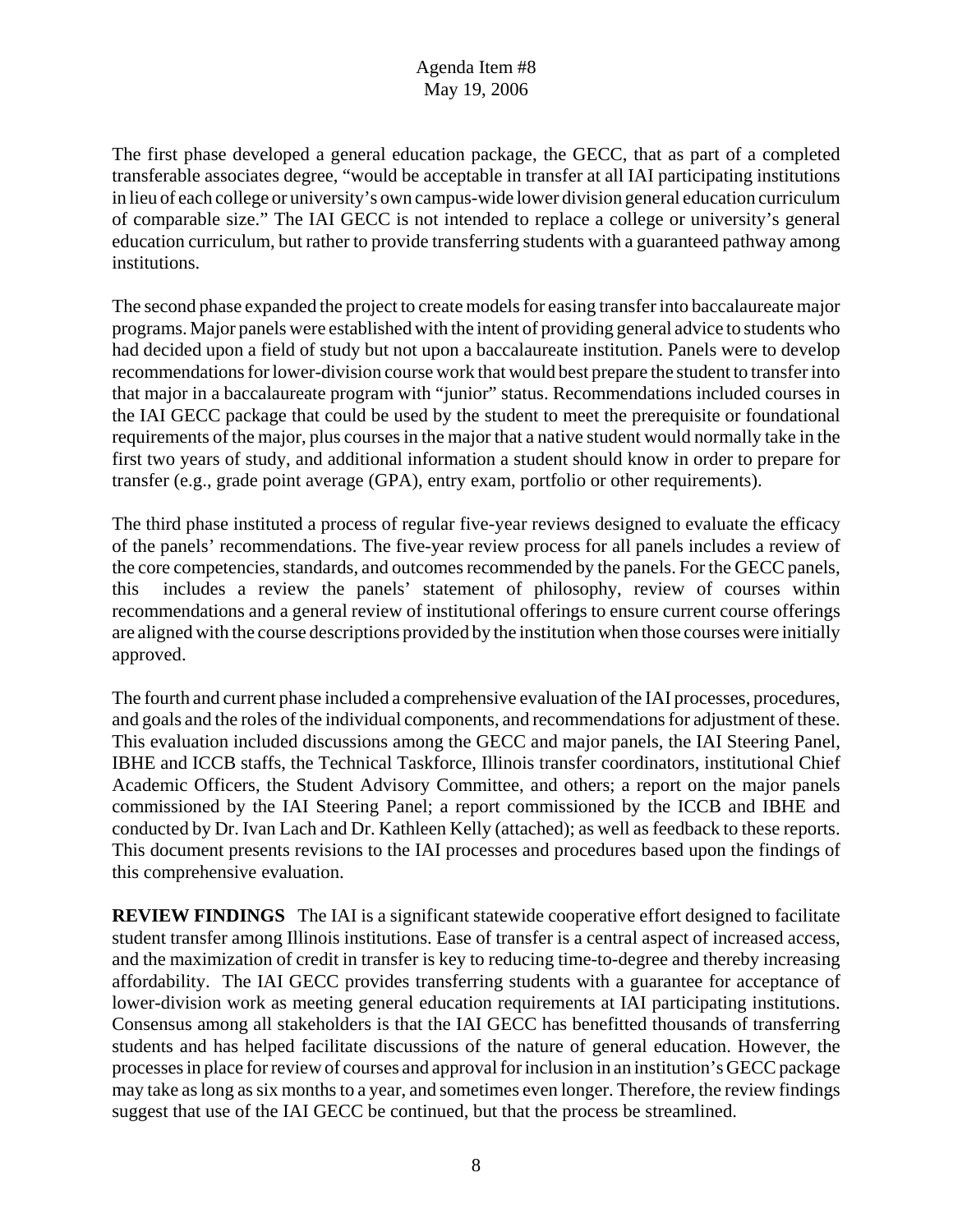The review of the major panel processes found that the efforts of the panel members were not justified by the benefits realized by the students. Considerable resources, reflected in the time devoted to syllabi review by panel members and in the institutional processes for submission of syllabi for review, were expended. However, the resulting recommendations were having little or no effect on the actual transfer of students or credits among institutions. Therefore, the review findings suggest a restatement of the charge to the major panels with a focus on recommendations for undecided students.

The review of institutional and staff roles and responsibilities suggested minor changes aimed at streamlining processes and ensuring a fair and equitable review of course submissions by the GECC panels. Additionally, the review suggested a restatement of the roles and responsibilities of all constituent groups, including the Steering Panel, the Technical Taskforce, board staffs, and the institutions.

Based on this evaluation, the following revisions to the Illinois Articulation Initiative were proposed:

- 1. Clarify the general goals of the Initiative;
- 2. Clarify the roles and responsibilities of the GECC faculty panels;
- 3. Revise the GECC course review and approval processes;
- 4. Redefine the roles and responsibilities of the major field panels;
- 5. Clarify the roles and responsibilities of participating colleges and universities;
- 6. Clarify the roles and responsibilities of the ICCB and IBHE;
- 7. Recommend that Illinois colleges and universities allow students to complete the GECC package after transfer. For example, when the transfer student has completed a statewide articulated associate degree model such as the Associate of Fine Arts (AFA), Associate of Engineering Sciences (AES), or Associate of Arts in Teaching (AAT), or; When the transfer student has completed 30 semester hours of transfer credit without having completed the GECC;
- 8. Revise the iTransfer.org website to serve as a general transfer information site.

After reviewing the attached report and consulting with the various interest groups, the staffs of the IBHE and the ICCB are collaborating to implement the changes they deem appropriate.

#### Timetable

Spring 2006

- Current course review and approval processes remain in effect.
- A GECC panel reviews will migrate to the iTransfer.org course review site.
- A IBHE and ICCB staffs will communicate process changes to participating institutions.
- Website staff will begin revision of site.
- Institutions will identify institutional process for course submission.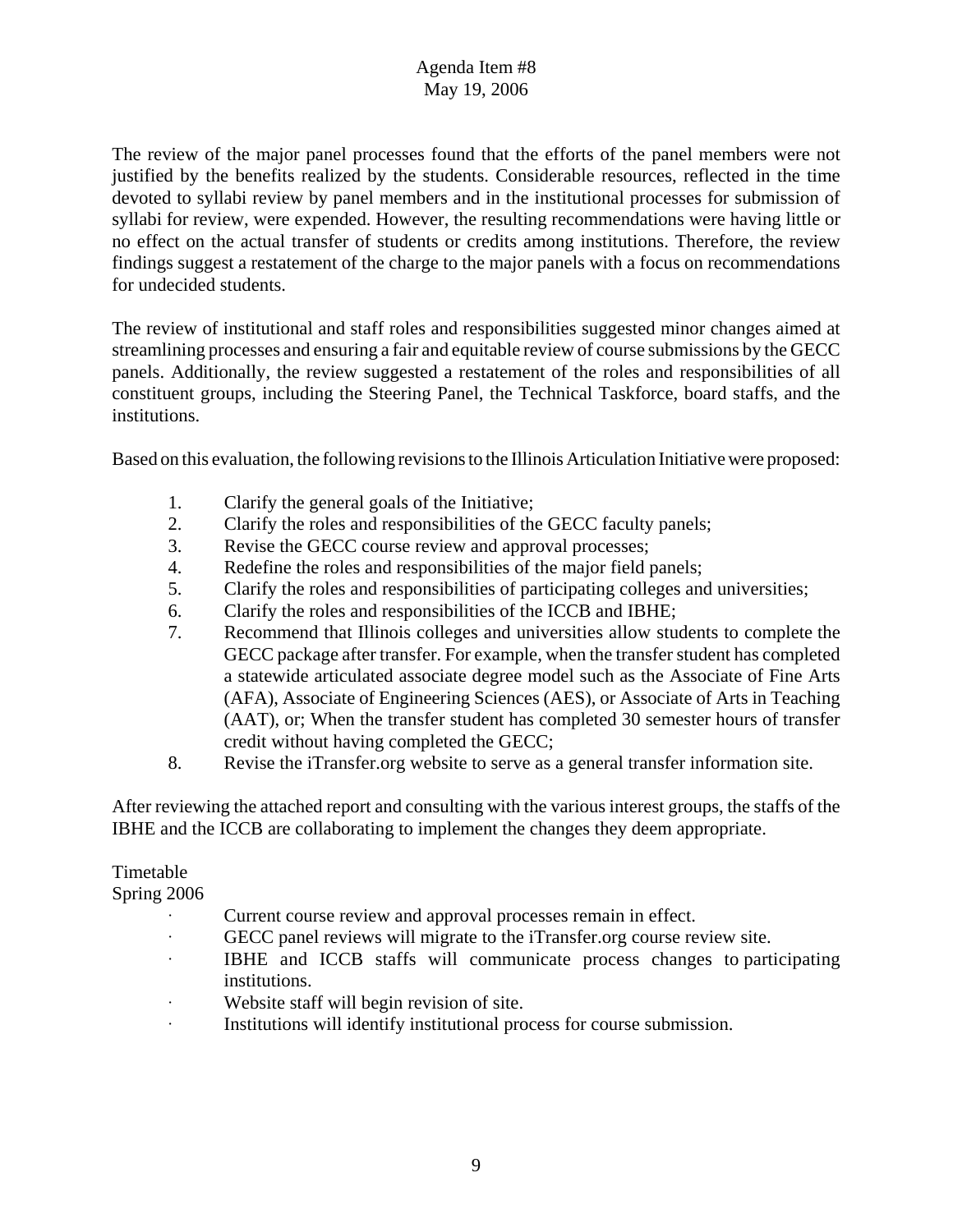#### Fall 2006

- Course review for GECC panels will begin phasing in a rolling schedule.<br>IBHE and ICCB staffs will work with GECC panels to identify objective cr
- IBHE and ICCB staffs will work with GECC panels to identify objective criteria for course review.
- **BHE and ICCB staffs will work with major panels to identify lower-division** recommendations for students undecided about baccalaureate institution.
- Website staff will present proposed site revisions to IBHE and ICCB staff.

#### Spring 2007

Complete transition to new processes and procedures.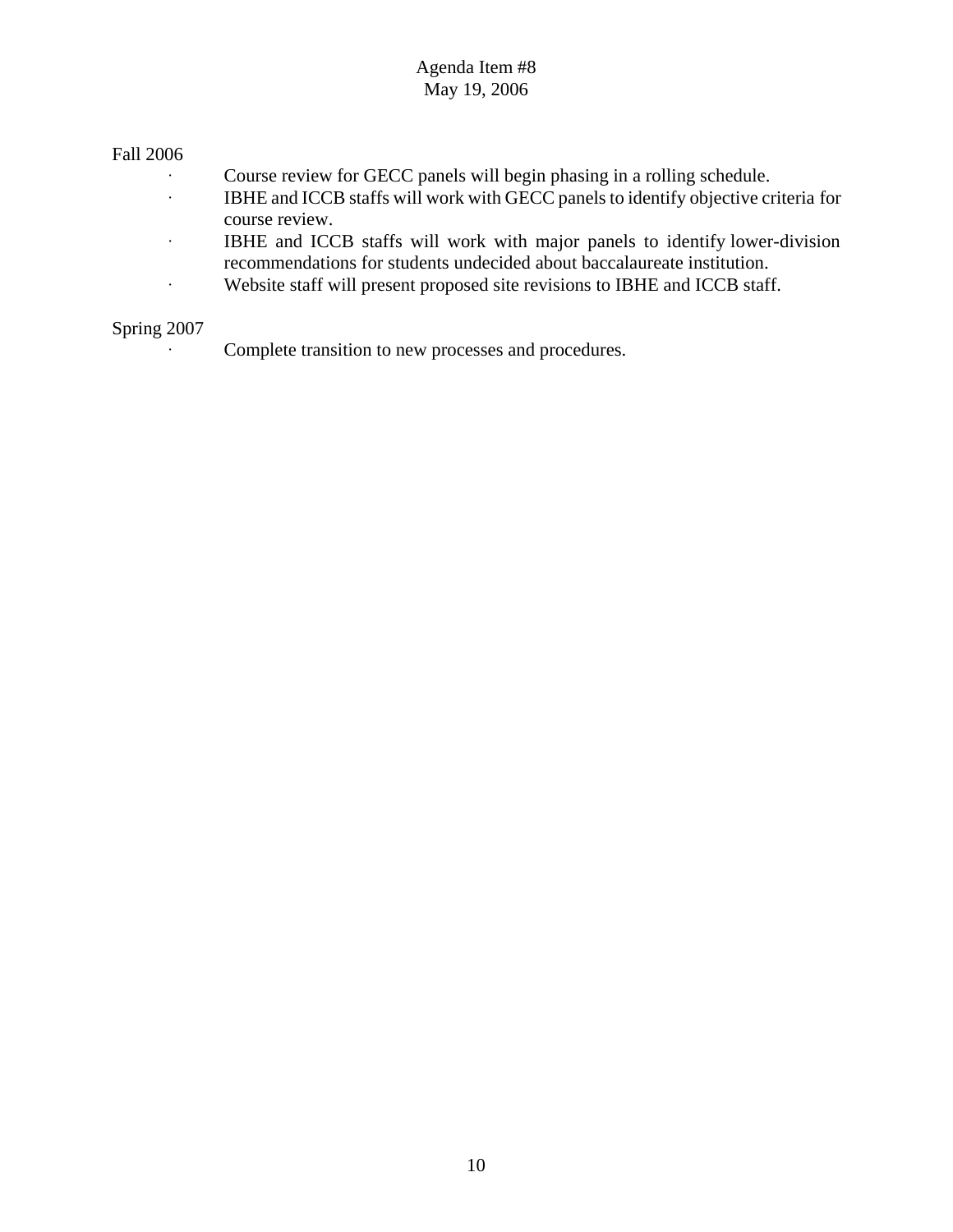# Illinois Community College Board

#### **NEW UNITS OF INSTRUCTION**

The Illinois Community College Board is requested to approve new units of instruction for the following community colleges:

#### **RECOMMENDED ACTION:**

It is recommended that the following motion be adopted:

The Illinois Community College Board hereby approves the following new units of instruction for the community colleges listed below:

#### **PERMANENT PROGRAM APPROVAL**

College of DuPage

< Radiation Therapy Certificate (39 semester credit hours)

#### Illinois Central

- < Games Programming Certificate (41 semester credit hours)
- < Surgical Technology A.A.S. degree (65 semester credit hours)

#### Kennedy-King College

< Baking and Pastry Arts A.A.S. degree (60 semester credit hours)

#### College of Lake County

Medical Assisting A.A.S. degree (61 semester credit hours)

#### Lincoln Land Community College

- < Associate of Arts in Teaching-Special Education (64 semester credit hours)
- < Associate of Arts in Teaching-Early Childhood Education (64 semester credit hours)

#### John A. Logan College

< Business Management A.A.S. degree (65 semester credit hours)

#### Oakton Community College

< Associate of Arts in Teaching-Special Education (61 semester credit hours)

#### Rock Valley College

< Industrial Computer Systems A.A.S. degree (65 semester credit hours)

#### Sauk Valley Community College

< Associate of Arts in Teaching-Secondary Mathematics (64 semester credit hours)

#### Waubonsee Community College

< Health Care Interpreting A.A.S. degree (64 semester credit hours)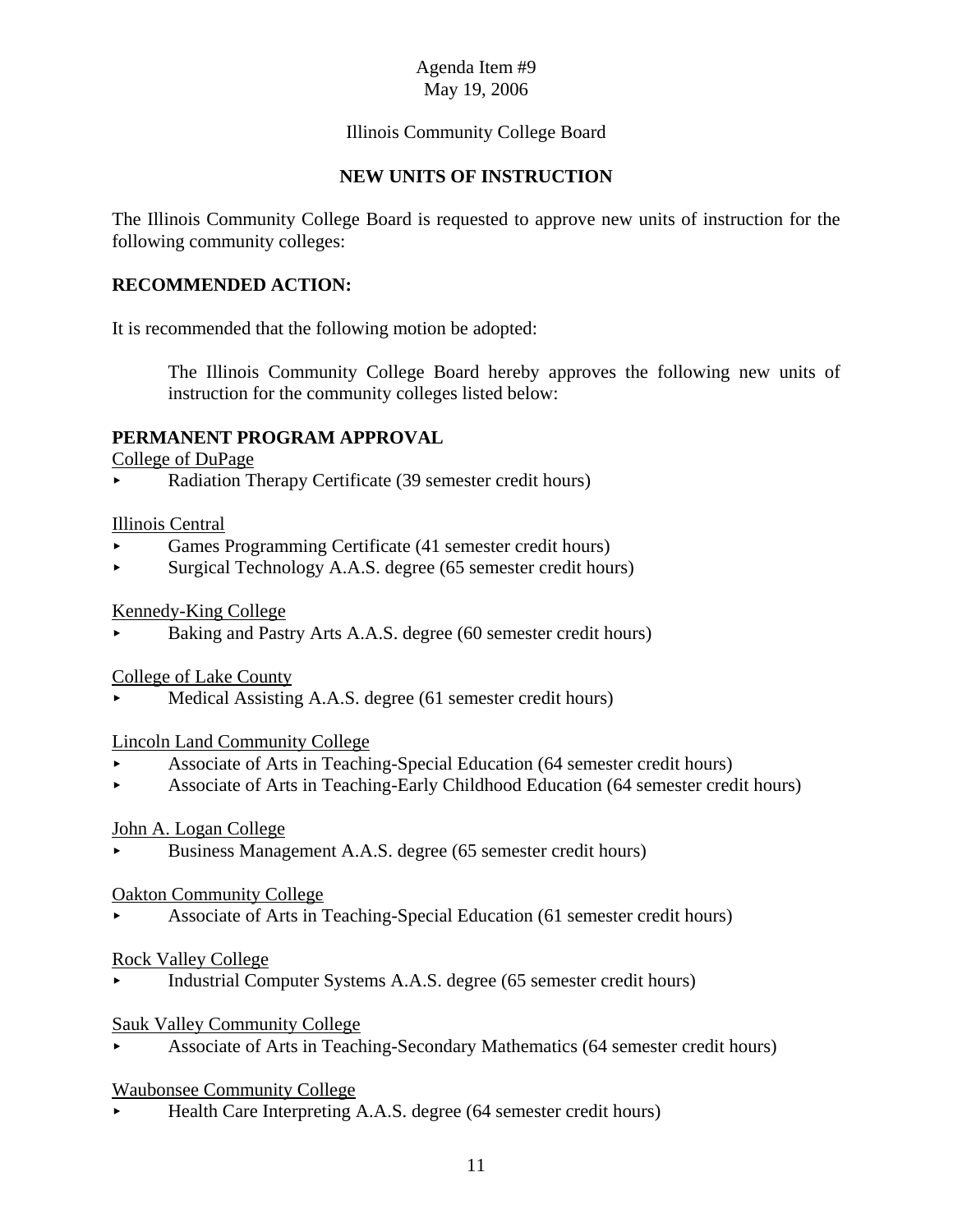# **BACKGROUND**

**College of DuPage** is seeking approval to offer a 39 semester credit hour certificate program in "Radiation Therapy". This program will prepare graduates of radiography and nuclear medicine technology programs for employment as radiation therapists. The curriculum consists of coursework in radiation therapy physics, radiation biology and protection, quality management in radiation therapy, cross-sectional anatomy, pathophysiology for radiation therapy, operational issues in radiation therapy, principles and practices of radiation therapy and radiation therapy clinical. This program incorporates standards for radiation therapy curricula as outlined by the American Society of Radiologic Technologists and upon completion of the program students will be eligible for certification through the American Registry of Radiologic Technologies. Labor market information provided by the college supports the interest in and need for a training program in radiation therapy within the college's district. Currently there are no programs in this field being offered at nearby community colleges. The college anticipates an enrollment of 15 part-time students the first year, increasing to 20 part-time students by the third year. Four (4) new part-time and one (1) existing full-time faculty will be required during the first year of the program. Costs of implementing this program will be approximately \$43,000 the first year, \$45,500 the second year, and \$48,000 the third year.

**Illinois Central College** is seeking approval to offer a 41 semester credit hour certificate program in "Games Programming". This program will prepare students who already possess education and/or skills in information technology for employment specializing in gaming development and programming. The curriculum consists of coursework in calculus, linear algebra, C++ programming, data structures, object oriented programming, windows programming, introductory games and design, advanced game design and mechanics, programming non-graphical games, writing direct-X windows games, writing network and web based games, C# programming, graphic design in Illustrator/Photoshop, and computer illustrations. Labor market information provided by the college supports the interest in and need for a program for existing IT professionals interested in focusing on games programming. The college anticipates an enrollment of 10 full-time and 12 part-time students the first year, increasing to 30 full-time and 36 part-time students by the third year. Two (2) existing full-time faculty will be required the first year of the program. No new costs will be required to implement this curriculum.

**Kennedy-King College** is seeking approval to offer a 60 semester credit hour Associate in Applied Science (A.A.S.) degree program in "Baking and Pastry Arts". The program will prepare individuals for employment as pastry chefs and bakers in retail, commercial and entrepreneurial environments. The curriculum consists of 15-16 semester credit hours of required general education coursework and 45 semester credit hours of required career and technical coursework. The career and technical component includes introductory and advanced baking, baking safety and sanitation, baking techniques, pastry techniques, cookies and tarts, basic/classical and specialty cakes, individual pastries, confectionary arts, hearth breads and rolls, specialty breads, chocolate confections and contemporary desserts. The curriculum was developed according to the Illinois Occupational Skill Standards and Credentialing Council's (IOSSCC) standards for cooks and bakers. Assessment of student learning objectives will be accomplished through the evaluation of a final project including the planning, preparation and service of bakery goods.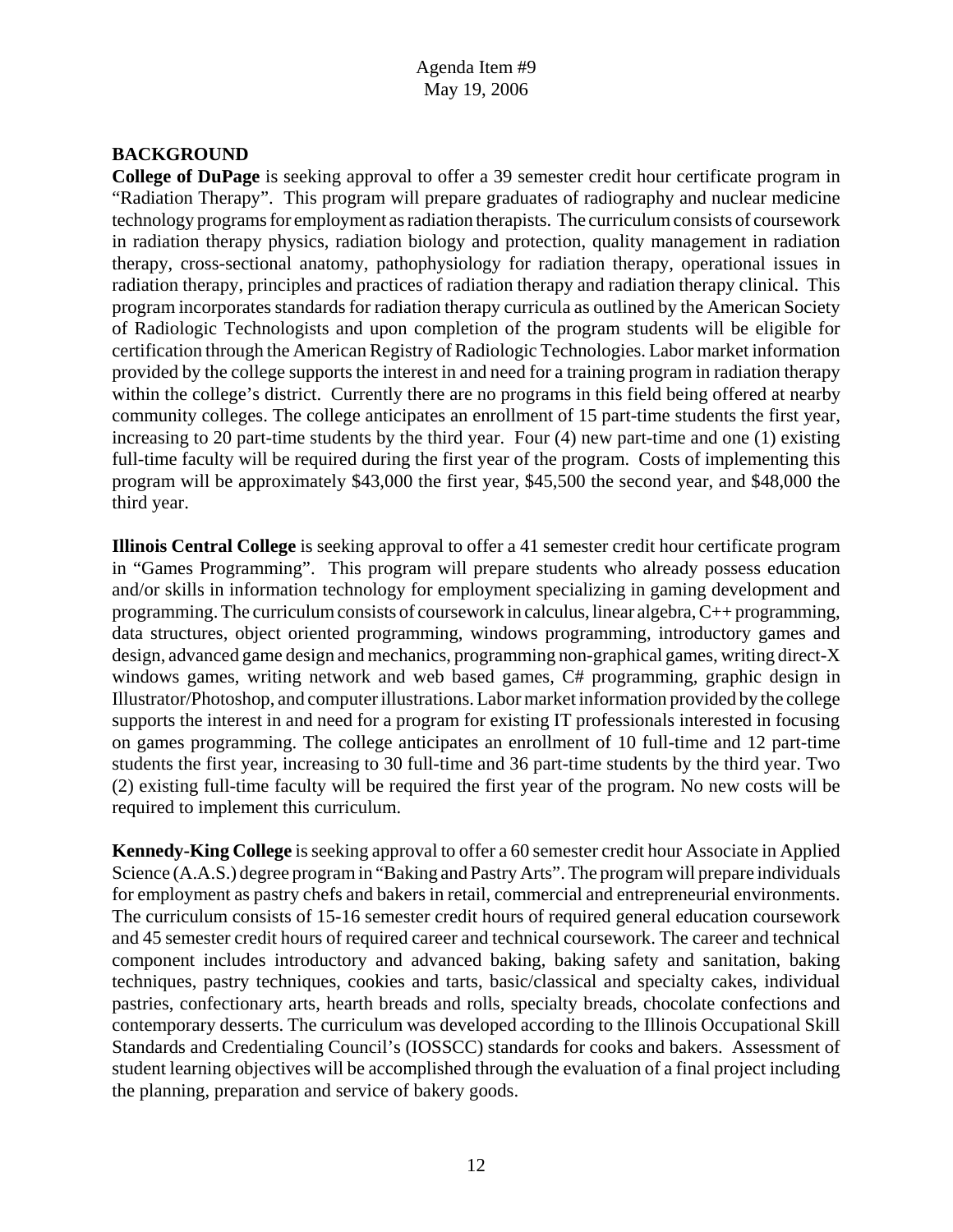This program will be offered through the college's Washburne Culinary Institute which offers students state of the art facilities and equipment, as well as catering services, a full-service restaurant, and in the near future a bakeshop.

Labor market information provided by the college supports the interest in and need for a culinary arts program specializing in baking and pastry arts. According to the Illinois Department of Employment Security, the demand for bakers and pastry chefs is expected to increase much faster than the statewide average for all occupations through 2012. The college currently offers similar programs in Culinary Arts which have proven very successful for their district. The college anticipates an enrollment of 48 full- and part-time students during the first year. The program will require two (2) faculty the first year, one (1) new full-time and one (1) existing part-time faculty the first year. Costs for implementing this program will be approximately \$60,000 the first and second years, and no new costs being projected during the third year.

**College of Lake County** is seeking approval to offer a 61 semester credit hour "Medical Assisting" Associate in Applied Science (A.A.S.) degree program. This program will prepare individuals for employment as medical assistants capable of performing in a variety of health settings. The curriculum consists of 16 semester credit hours of general education requirements, and 39 semester credit hours of career and technical education requirements, including a medical assisting externship, and six (6) semester credit hours of related technical electives. The career and technical component of the program consists of coursework in medical terminology, medical office procedures, insurance procedures in the medical office, medical transcription, pharmacology, basic CPT coding, basic ICD-9-CM coding, introductory medical lab technology, phlebotomy techniques, introductory and advanced medical assisting procedures, and a work-based learning component. The curriculum was developed based on competencies identified by the American Association of Medical Assistants (AAMA), in cooperation with the Commission on Accreditation of Allied Health Education Programs (CAAHEP). Students will be prepared to sit for several optional credentialing exams, including the Certified Medical Assistant (CMA) offered by the AAMA. Assessment of student learning objectives will be accomplished through an end-of-program simulated certification exam as well as an evaluation of the student's externship performance by the employer.

Labor market information provided by the college supports the need for and interest in a formalized medical assistant training program within the college's district. Currently the college sends its students to neighboring districts for this training program. The college anticipates an enrollment of 20 part-time students the first year, increasing to 45 part-time students by the third year. One (1) new full-time, three (3) existing full-time and three (3) existing part-time faculty will be required during the first year of the program. The costs of implementing this program will be approximately \$62,050 the first year, \$60,400 the second year, and \$61,488 the third year. Costs reflect the hiring of a full-time faculty coordinator for this program as well as fees related to program accreditation through CAAHEP.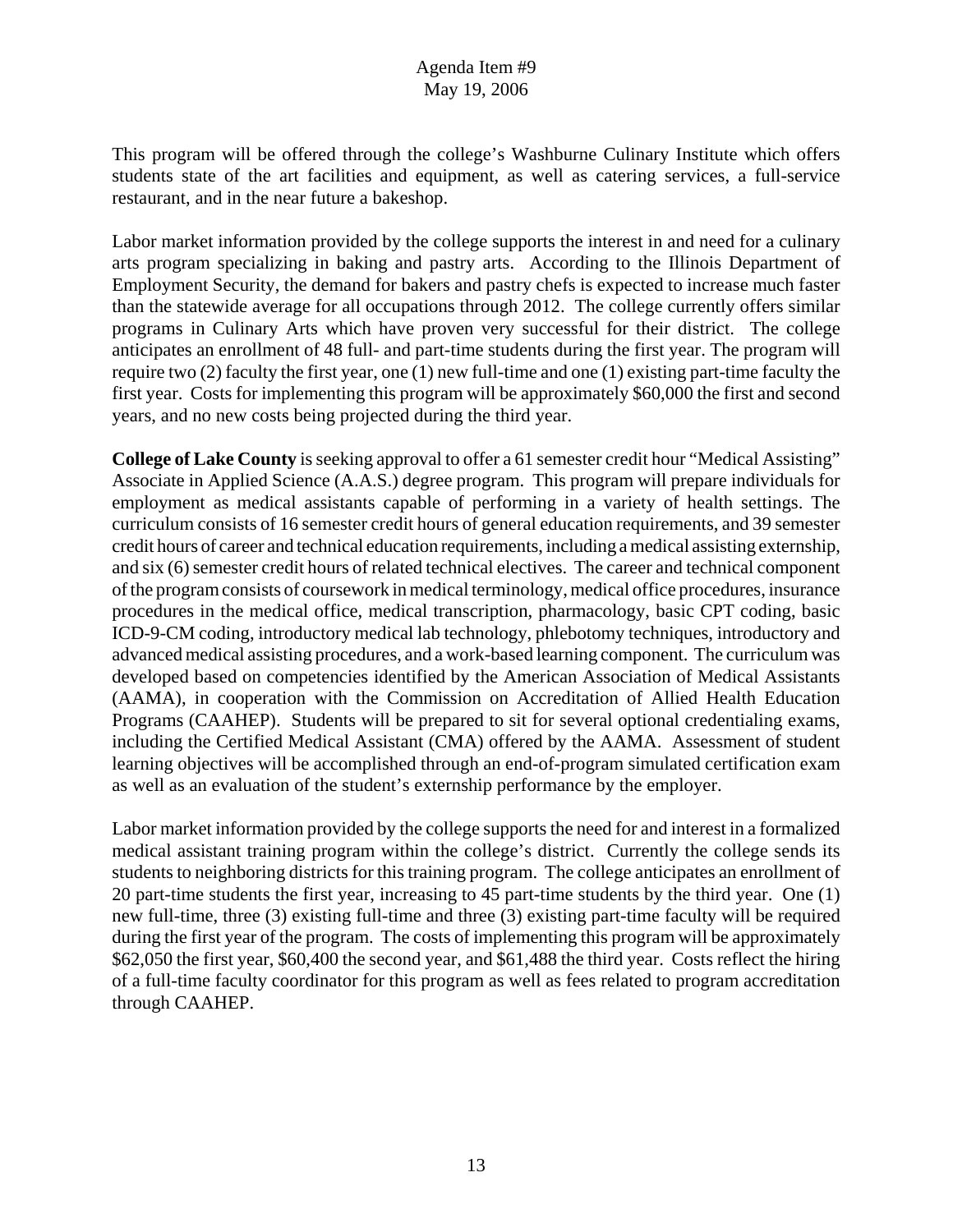**Lincoln Land Community College** has submitted a proposal to offer an Associate of Arts in Teaching Special Education, Statewide Model Curriculum. The 60-64 credit hour model curriculum consists of 40-44 semester credit hours of general education coursework, 18-21 semester credit hours of professional and special education coursework. The college's proposal for a 64 semester credit hour degree program meets the model guidelines endorsed by the Illinois Community College Board and the Illinois Board of Higher Education.

**Lincoln Land Community College** has also submitted a proposal to offer an Associate of Arts in Teaching Early Childhood Education, Statewide Model Curriculum. The 60-64 credit hour model curriculum consists of 37-41 semester credit hours of general education coursework, 3-9 semester credits of professional education and an additional 3-6 semester credit hours in the major core. The college's proposal for a 64 semester credit hour degree program meets the model guidelines endorsed by the Illinois Community College Board and the Illinois Board of Higher Education.

**Oakton Community College** has submitted a proposal to offer an Associate of Arts in Teaching Special Education, Statewide Model Curriculum. The 60-64 credit hour model curriculum consists of 40-44 semester credit hours of general education coursework, 18-21 semester credit hours of professional and special education coursework. The college's proposal for a 61-64 semester credit hour degree program meets the model guidelines endorsed by the Illinois Community College Board and the Illinois Board of Higher Education.

**Rock Valley College** is seeking approval to offer a 65 semester credit hour Associate in Applied Science (A.A.S) degree program in "Industrial Computer Systems". This program will prepare individuals for employment as computer professionals in industrial and manufacturing settings. The curriculum consists of 25 semester credit hours of required general education coursework, 31-32 semester credit hours of career and technical requirements, and 8-9 semester credit hours of related career and technical electives. The career and technical component of the curriculum includes introductory computers and information systems, Visual Basic programming, C/C++ programming, introductory and advanced DC/AC networks, electronic devices and circuits, digital electronics, programmable logic controllers, electronic computer-aided design, and computer networking. Related technical electives can be selected in the areas of programming, networking or electronics. Assessment of student learning objectives will be accomplished through a cumulative performance examination.

Labor market information provided by the college supports the interest in and need for a program of study that combines electronics, programming and networking for industrial settings at the twoyear level. Local employers have expressed a strong need for individuals with this type of education and training. Furthermore, Illinois State University's existing bachelor's degree program in Industrial Computer Systems will provide graduates of the proposed program an opportunity to extend their education to the baccalaureate level. The college anticipates an enrollment of four (4) full-time and two (2) part-time students the first year, increasing to eight (8) full-time and four (4) part-time students by the third year.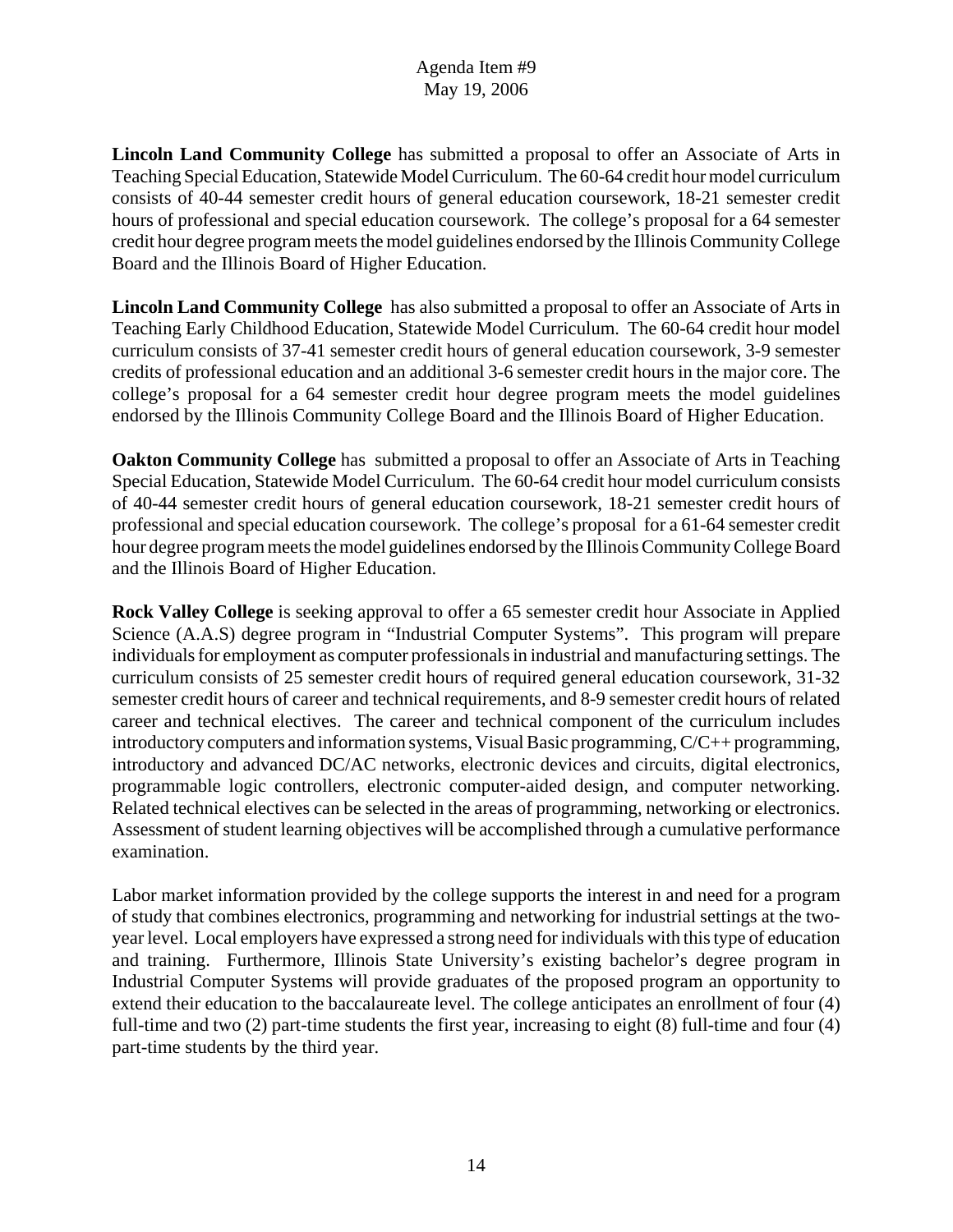The program will require 11 existing faculty during the first year. Because existing coursework and faculty are already in place, costs of implementing this program will be very little over the first three years - approximately \$1,000 the first year, and \$500 per year the second and third years.

**Sauk Valley Community College** has submitted a proposal to offer an Associate of Arts in Teaching Secondary Mathematics, Statewide Model Curriculum. The 60-64 semester credit hour model curriculum consists of 40-45 semester credit hours of general education coursework, 3-9 semester credits of professional education and 9-15 semester credits in major content area coursework. The college's proposal for a 64 semester credit hour degree program meets the model guidelines endorsed by the Illinois Community College Board and the Illinois Board of Higher Education.

**Waubonsee Community College** is seeking approval to offer 64 semester credit hour "Health Care Interpreting" Associate in Applied Science (A.A.S.) degree program. This program will prepare individuals for employment as healthcare interpreters for the deaf and hearing impaired in a variety of healthcare environments and will give them an employment advantage over individuals with no formalized education in this area. The curriculum consists 19 semester credit hours of required general education coursework, 35 semester credit hours of required career and technical education coursework, and 10 semester credit hours of related electives. The career and technical component of the curriculum includes communications strategies for healthcare careers, English and Spanish healthcare interpreting and translation, racial and ethnic relations, anatomy and medical procedures for healthcare interpreting, mental health and substance abuse issues for interpreting, anatomical terminology, cultural approaches to healthcare, Spanish for Native speakers, business communications, English/Spanish translation laboratory, simultaneous healthcare interpreting, medical translation laboratory, and a required healthcare interpreting practical experience. Assessment of student learning will be accomplished through both practical interpreting exams and on-site observation of students during their practical work experience.

Labor market information provided by the college supports the interest in and need for a two-year degree program in this specialized area of interpreting. Currently the college offers several certificate level programs that have been very successful for recruiting and placing quality students. The college anticipates an enrollment of 10 part-time students the first year, increasing to 20 parttime students by the third year. The program will require one new full-time faculty member and three (3) existing part-time faculty the first year. Costs for implementing this program will be approximately \$75,700 the first year, \$82,150 the second year, and \$93,100 the third year.

# **TEMPORARY PROGRAM APPROVAL**

Parkland College

- Dietetic Technician A.A.S. degree (72 semester credit hours)
- < Construction: Plumbers and Pipefitters Certificate (43 semester credit hours)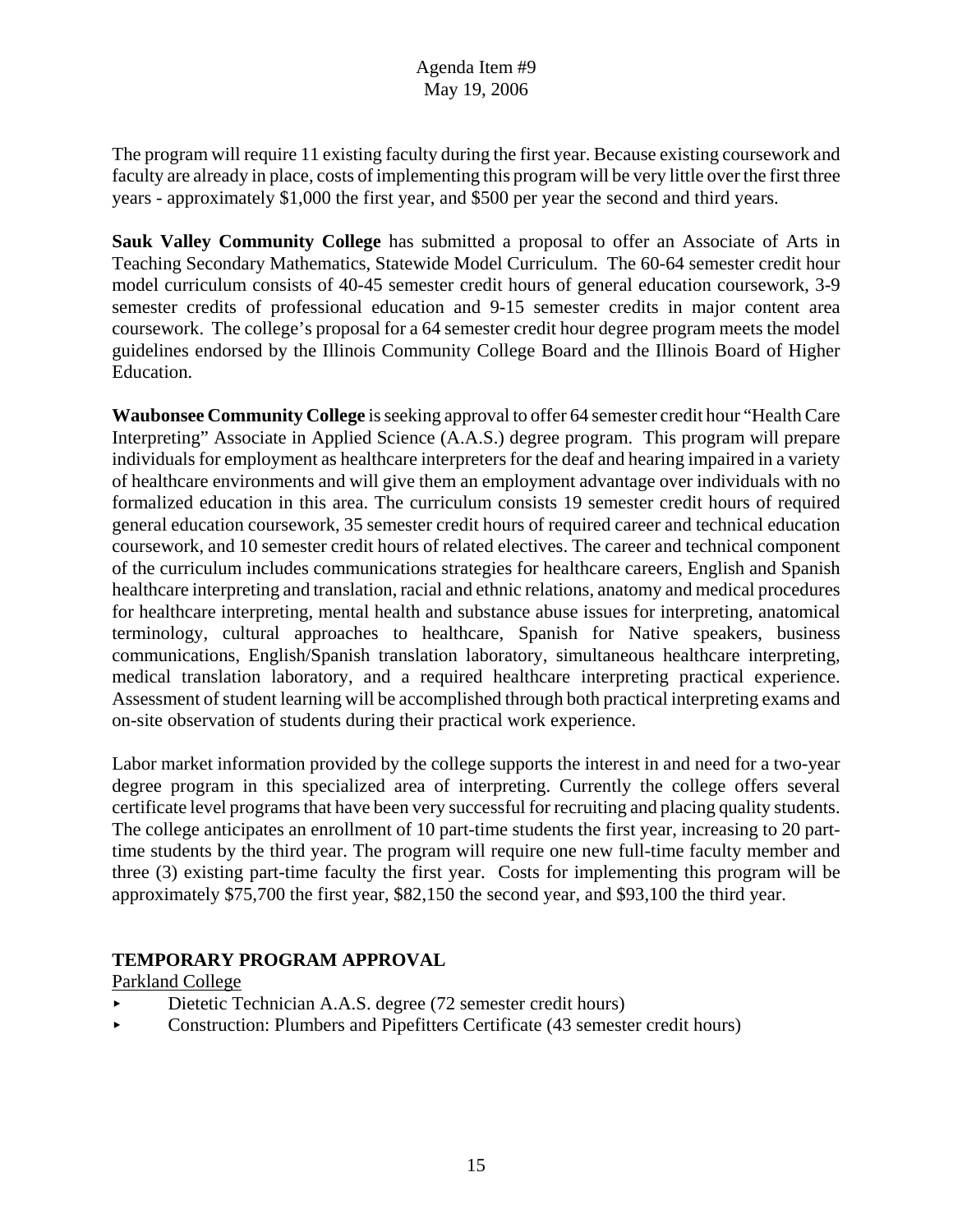# **BACKGROUND**

**Parkland College** is seeking temporary approval to offer a 72 semester credit hour "Dietetic Technician" Associate in Applied Science (A.A.S.) degree program for a period of three years. This program will prepare individuals for employment as technician assistants to Registered dieticians. Students may focus their coursework in either clinical and community dietetics or in dietetic food management. Course work consists of 15 semester credit hours of general education requirements, 33 semester credit hours of career and technical requirements, and 24-29 semester credit hours of coursework in either of the focus areas. Career and technical coursework includes basic anatomy and physiology, fundamentals of nutrition, food microbiology, chemistry for health professions, medical terminology, food service sanitation, food standards and production, food service systems, menu management, nutritional counseling, cultural foods and a nutrition clinic practicum. The clinical and community option includes coursework in nutrition and the life cycle, medical nutrition theory, and an advanced nutrition seminar and clinical practicum. The food management option includes coursework in food service seminar, advanced food standards and production, and an advanced clinical practicum.

Labor market information provided by the college supports the interest in and need for dietetic technicians within the college's district. Furthermore, acceptance of individuals trained at the twoyear level in this field is becoming more popular statewide. The college anticipates an enrollment of 20 students annually. Temporary approval is being requested to determine the continued marketability of two-year program graduates and the sustainability of a degree program. *Permanent approval will be considered after a period of three years based on program outcomes.* 

**Parkland College** is also seeking temporary approval to offer a 43 semester credit hour "Construction: Plumbers and Pipefitters" certificate program for a period of three years. This program will prepare plumbing and pipefitting apprentices for employment in commercial and industrial plumbing, pipelaying, pipefitting and steamfitting. The curriculum includes coursework in occupational health and safety, history of the labor movement, orientation to the field, pipes, valves and fittings, science and rigging, drawing interpretation, introductory and advanced pipefitting and welding, drainage, gas and water plumbing, fundamentals of refrigeration and air conditioning, hydronics and cooling, welding, basic electricity and heating, pneumatic controls, plumbing fixtures and appliances, uniform plumbing code, plumbers service work and applications, and customer service relations. This curriculum was developed based on the U.S. Department of Labor-Bureau of Apprenticeship and Training's apprenticeship program for plumbers and pipefitters. The college anticipates an enrollment of 33 students per year. Temporary approval is requested to meet the immediate need of local union affiliates for skilled plumbers and pipefitters. *Permanent approval will be considered after a period of three years based on program outcomes.*

#### **INFORMATION ITEM - BASIC CERTIFICATE APPROVAL**

Following is a list of basic certificates that have been approved on behalf of the Illinois Community College Board by the President/CEO since the last Board meeting: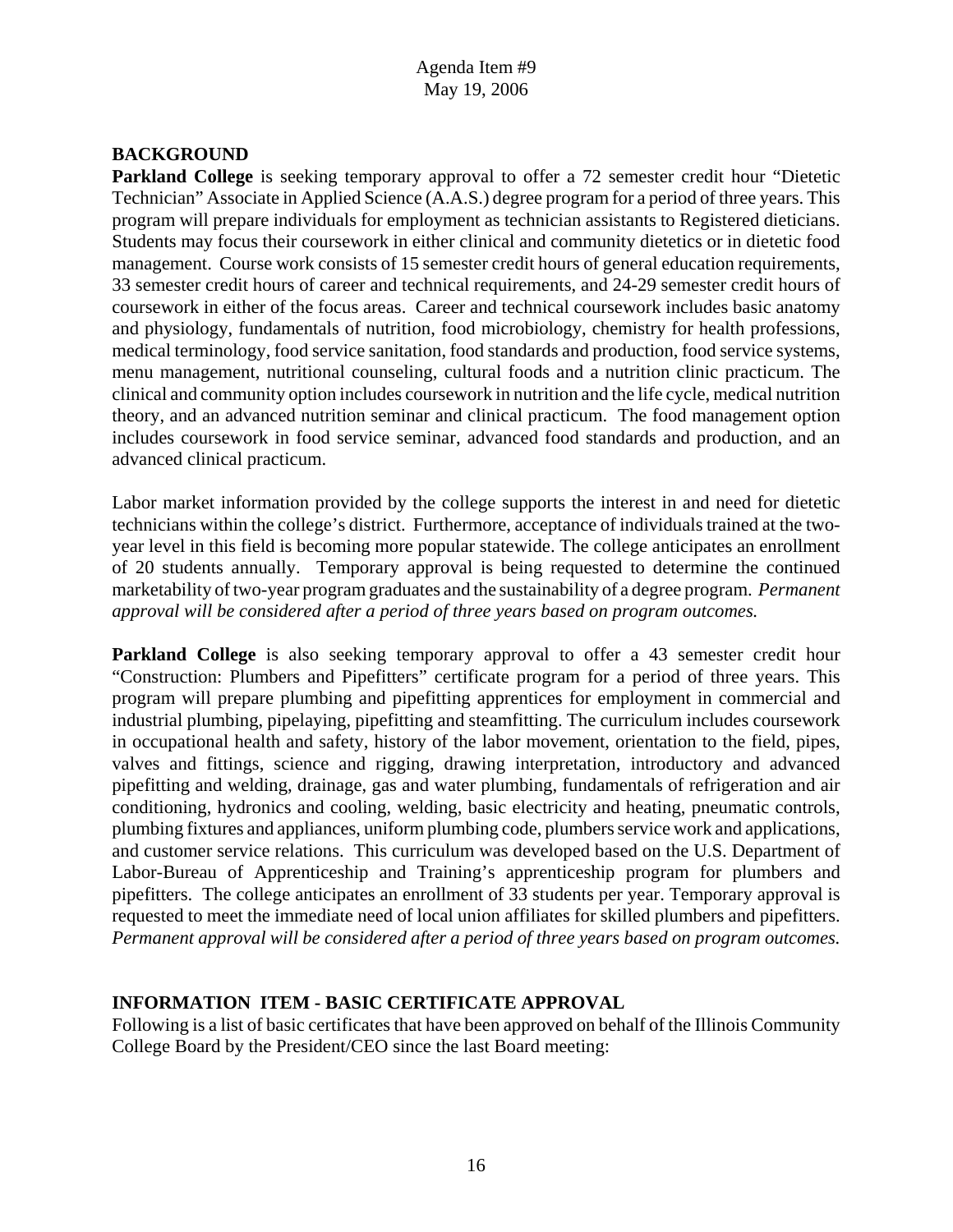# **Permanent Approval**

Kankakee Community College

- < Global Supply Chain Certificate (29 semester credit hours)
- < Supply Chain Management Certificate (14 semester credit hours)

John A. Logan College

RCT - Scopist Reporter Certificate (25 semester credit hours)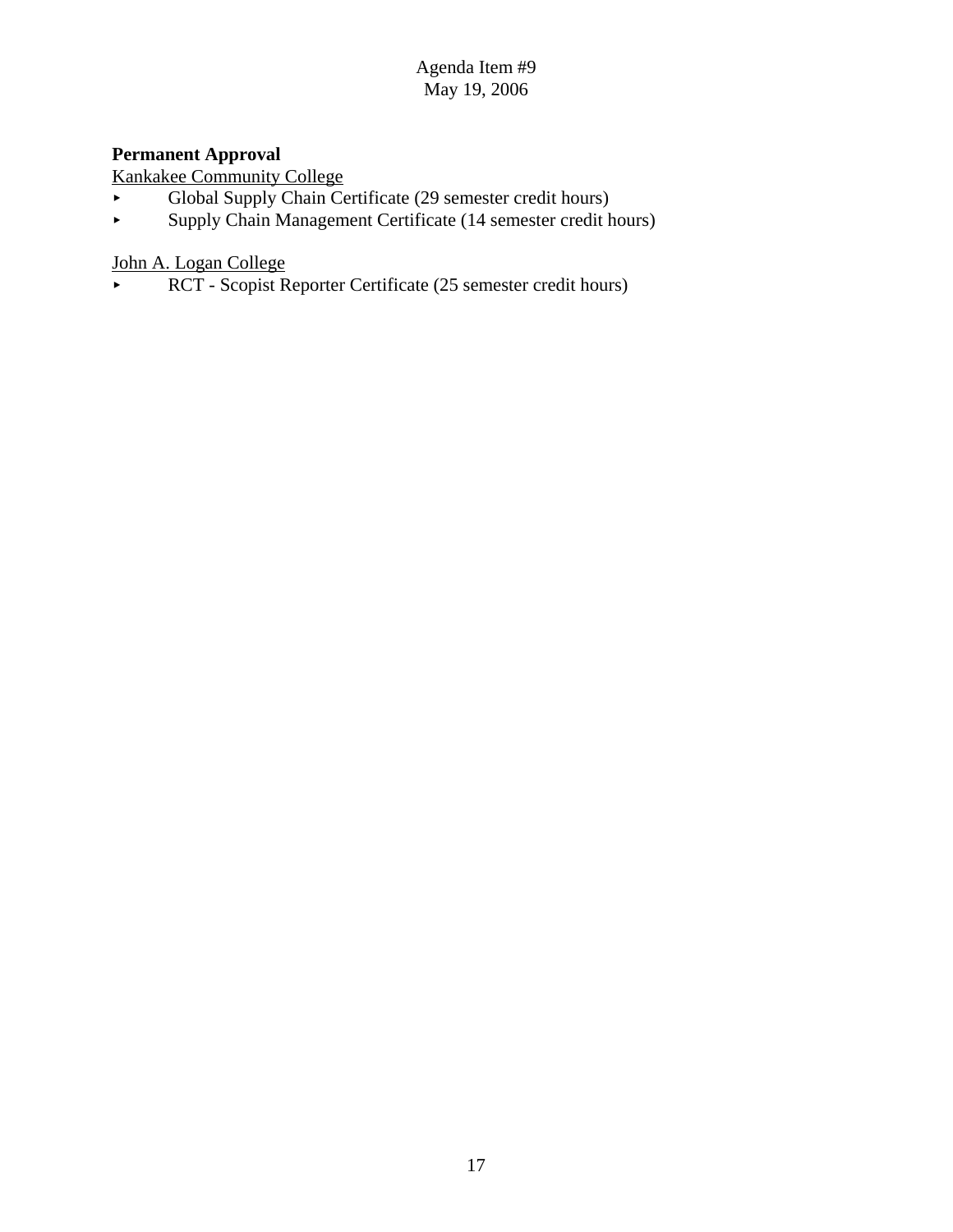#### Illinois Community College Board

#### **ETHICS ACT UPDATE**

The State Officials and Employee Ethics Act (Public Acts 93-0615 as amended by 93-0617, effective November 19 and December 9, 2003, respectively) expanded and revised Ethics laws in the State of Illinois. This Act not only calls for the adoption and implementation of personnel policies for all state employees and all boards and commissions, but also specifically requires the Illinois Community College Board to adopt and implement personnel policies "with respect to State employees of community colleges." Based on the Illinois Constitution of 1970 and the Illinois Public Community College Act (110 ILCS 805), the Board has never considered employees of the colleges to be State employees. They are employed by the college district, which is, by definition, a unit of local government having taxing authority and a locally elected board of trustees. While the new revisions to the Ethics Act excluded units of local government from many requirements of the Act, the Act also further defined state employees of higher education institutions as being employees of institutions defined in Section 2 of the Higher Education Cooperation Act (HECA), which does include community colleges

Due to those conflicting definitions within the Ethics Act, the Illinois Community College Board requested an official opinion from the Honorable Lisa Madigan, Attorney General of the State of Illinois, regarding the impact of the Act as it pertained to community colleges. On October 5, 2005, the Attorney General issued an Opinion 05-009 stating that the employees of the public community colleges, for the purposes of the Ethics Act, are to be considered State employees, and she went on further to state that they must also comply with the personnel policies established by the Illinois Community College Board. This of course, did not resolve the conflict between state agency status versus unit of local government status. The community colleges had already taken necessary actions to be in compliance with the Act under the unit of local government standards.

In response to the Attorney General Opinion, the Illinois Community College Trustees Association (ICCTA) had legislation drafted to clarify the Act with respect to community colleges. This Legislation was not acted on by the Legislature during the Spring Session. Consequently, the Inspector General's Office sent out a letter to the community colleges to begin the process of conducting Ethics Training and has requested the name and contact information for each of their Ethics Officers. Under the Ethics Act, the Inspector General has the responsibility to conduct Ethics Training of all State employees, as well as the jurisdiction to investigate allegations of Ethics Act violations. There are about 105,500 state employees excluding the community colleges. The colleges employ over 38,000 employees.

The ICCB staff has been in communication with the colleges (via the President's Council), the ICCTA, and the Inspector General's Office regarding the Attorney General's Opinion. On April 11, 2006, President Obrzut issued a memorandum to the colleges presidents in response to the Inspector General's letter asking them to submit their Ethics Officer's name to the Board for transmission to the Inspector General's Office. As of May 9<sup>th</sup>, twenty-five of the community colleges have complied with this request. ICCB staff will continue to monitor this situation.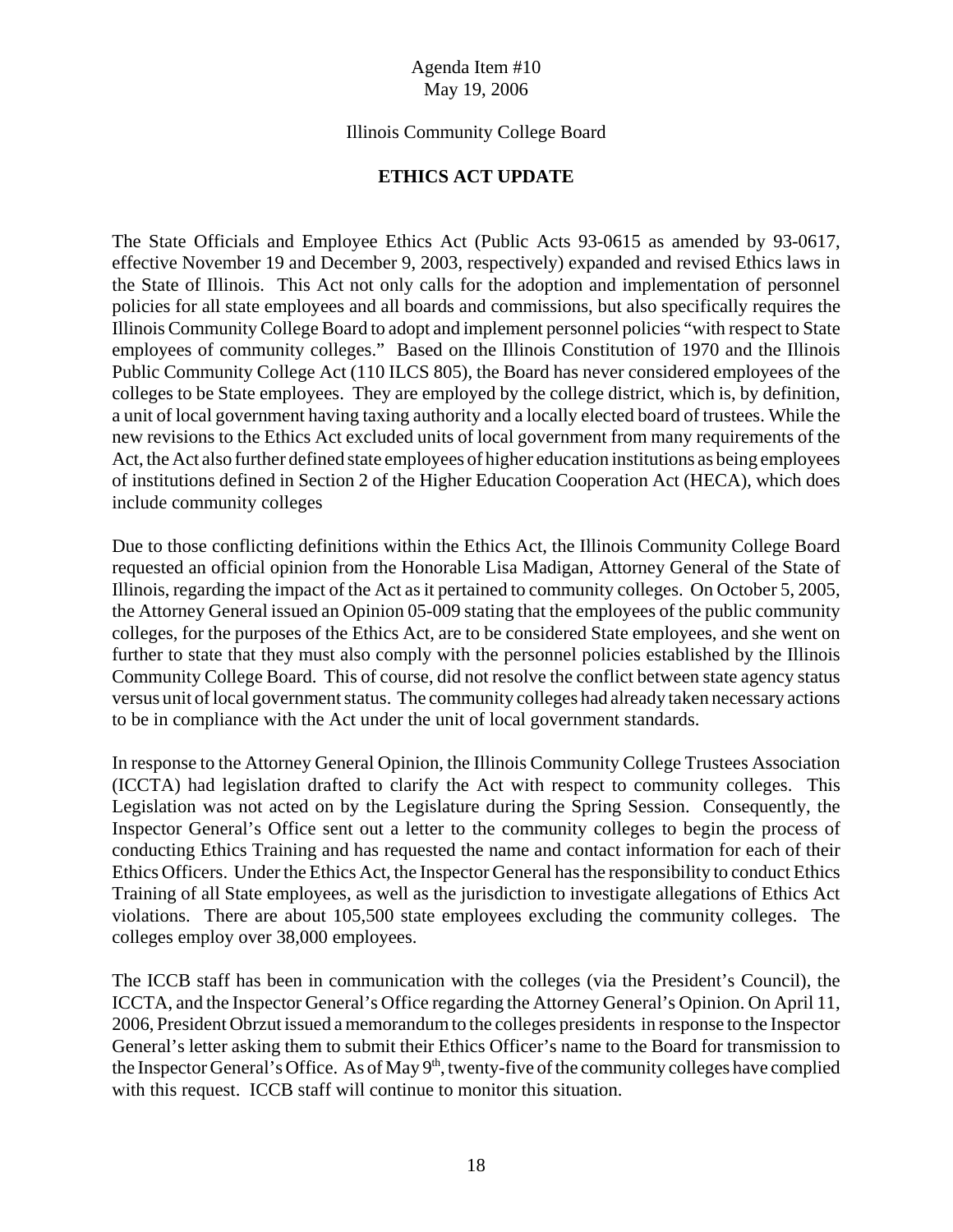#### UNAPPROVED

Minutes of the 363rd Meeting of the Illinois Community College Board Business Session March 31, 2006 Harold Washington College 30 East Lake Street Chicago, Illinois

#### Item #1 - Roll Call and Declaration of Quorum

Chairman Alongi called the meeting to order at 10:15 a.m. Roll call was taken with the following members present: Jenna Altadonna, John Aurand, Marikay Hegarty, Bill Naegele, Judith Rake, Jake Rendleman, John Donahue, Dianne Meeks, Suzanne Morris, Angela Perez Miller, and Guy Alongi. Rudolph Papa was absent.

#### Item #2 - Announcements and Remarks by Guy H. Alongi, Chair

Chairman Alongi thanked Harold Washington College staff for the tour of the campus.

Mr. Alongi welcomed the new Board member, Dr. Angela Perez Miller from Chicago, Illinois, to the Board. Dr. Miller has her Ph.D. in Public Policy Analysis Education from the University of Illinois in Chicago. She has an extensive background in teaching in Education Administration, Bilingual Education, and Special Education. Dr. Miller serves on the Second Legislative District Educational Advisory Committee and has served on the Chicago Public School's Department of Drop-Out Prevention and Recovery Advisory Council.

Chairman Alongi also welcomed Dr. Addison E. Woodward, Jr. from Palos Park, Illinois. Dr. Woodward is the new nonvoting Board member. He currently serves on the Illinois Board of Higher Education Board.

At this time, there is nothing new to report on the status of the fiscal year 2007 State budget; however, we thank our staff for working so hard to protect the ICCB's interests. Hopefully, there will be some progress to report on within the next few weeks.

Item #4 - Recognition of Sarah Hawker for her Service to the Illinois Community College Board as the Vice President for Workforce Development and Adult Education

A proclamation by Illinois State Treasurer Judy Barr Topinka for Sarah Hawker was read by Judith Rake: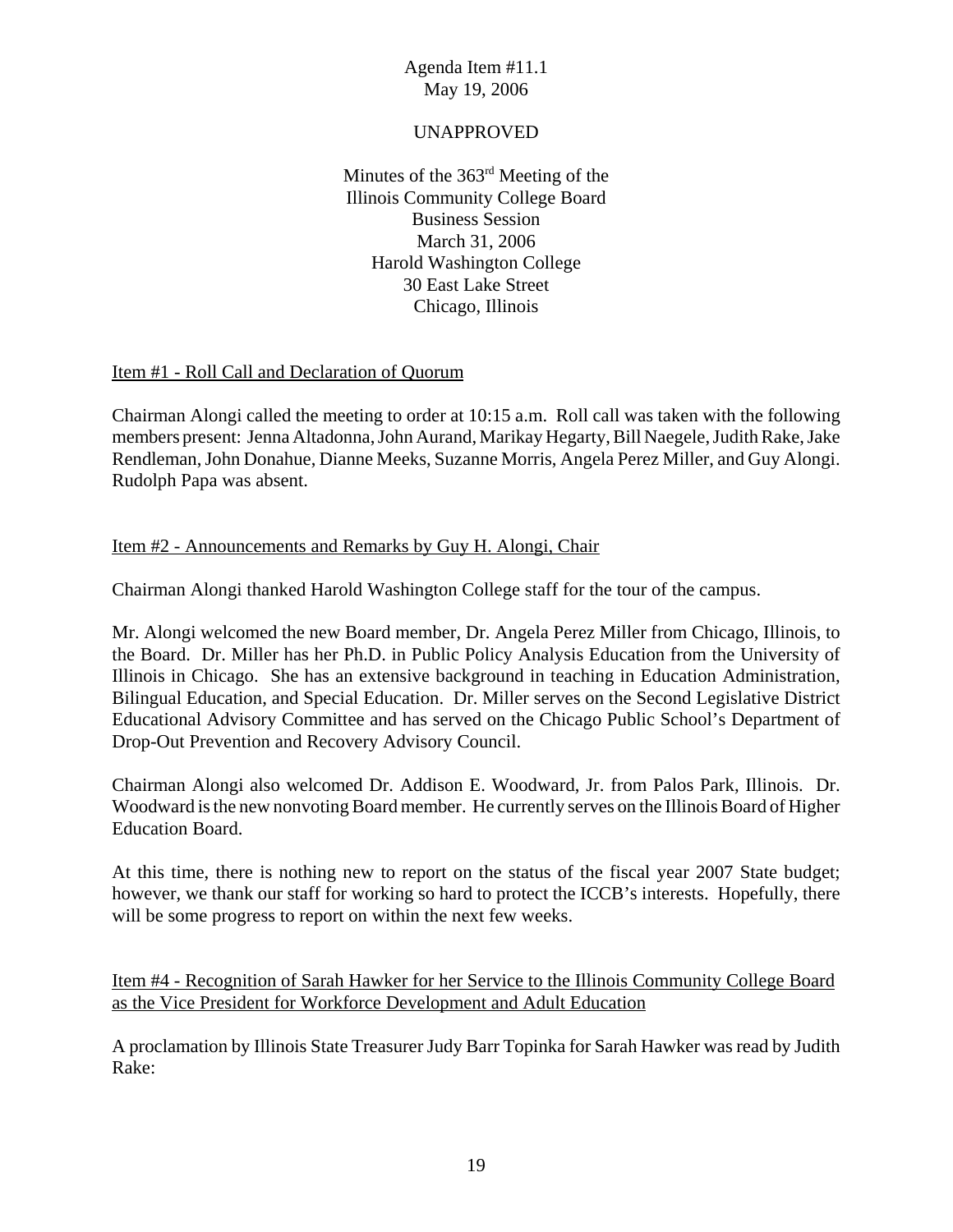#### **Illinois Community College Board Resolution in Honor of**

# **SARAH HAWKER**

WHEREAS, Sarah Hawker began working for the Illinois Community College Board in 1999; and

WHEREAS, during Ms. Hawker's career with the Illinois Community College Board as Vice President for Workforce Development and Adult Education, she displayed leadership, organizational skill, and professional demeanor; and

WHEREAS, Ms. Hawker served the Illinois Community College Board supervising many agency functions, including Adult Education and Family Literacy, Workforce Development, and Student and faculty Services; and

WHEREAS, Ms. Hawker represented the Illinois Community College Board on a variety of professional boards, commissions, and organizations, including being responsible for state-level community college planning initiatives, serving as a member of Adult Education Advisory Council; and

WHEREAS, Ms. Hawker has served both the members of the Illinois Community College Board and the entire Illinois Community College System, with the utmost professionalism and attention to detail and duty; and

WHEREAS, Ms. Hawker has chosen to retire from her duties at the Illinois Community College Board after her years of faithful and excellent service;

THEREFORE, we, the members of the Illinois Community College Board, do hereby honor Sarah Hawker in appreciation of her service and express our sincere best wishes for her future undertakings.

\_\_\_\_\_\_\_\_\_\_\_\_\_\_\_\_\_\_\_\_\_\_\_\_\_\_\_\_\_\_\_\_\_\_\_ \_\_\_\_\_\_\_\_\_\_\_\_\_\_\_\_\_\_\_\_\_\_\_\_\_\_\_\_\_\_\_\_\_\_\_

\_\_\_\_\_\_\_\_\_\_\_\_\_\_\_\_\_\_\_\_\_\_\_\_\_\_\_\_\_\_\_\_\_\_\_ \_\_\_\_\_\_\_\_\_\_\_\_\_\_\_\_\_\_\_\_\_\_\_\_\_\_\_\_\_\_\_\_\_\_\_

\_\_\_\_\_\_\_\_\_\_\_\_\_\_\_\_\_\_\_\_\_\_\_\_\_\_\_\_\_\_\_\_\_\_\_ \_\_\_\_\_\_\_\_\_\_\_\_\_\_\_\_\_\_\_\_\_\_\_\_\_\_\_\_\_\_\_\_\_\_\_

\_\_\_\_\_\_\_\_\_\_\_\_\_\_\_\_\_\_\_\_\_\_\_\_\_\_\_\_\_\_\_\_\_\_\_ \_\_\_\_\_\_\_\_\_\_\_\_\_\_\_\_\_\_\_\_\_\_\_\_\_\_\_\_\_\_\_\_\_\_\_

Illinois Community College Board March 31, 2006

Guy H. Alongi, Chairperson Suzanne Morris, Vice Chairperson

John Aurand, Jr. Marjorie P. Cole

John Donahue Diane Meeks

Marikay Hegarty **Rudolph J. Papa**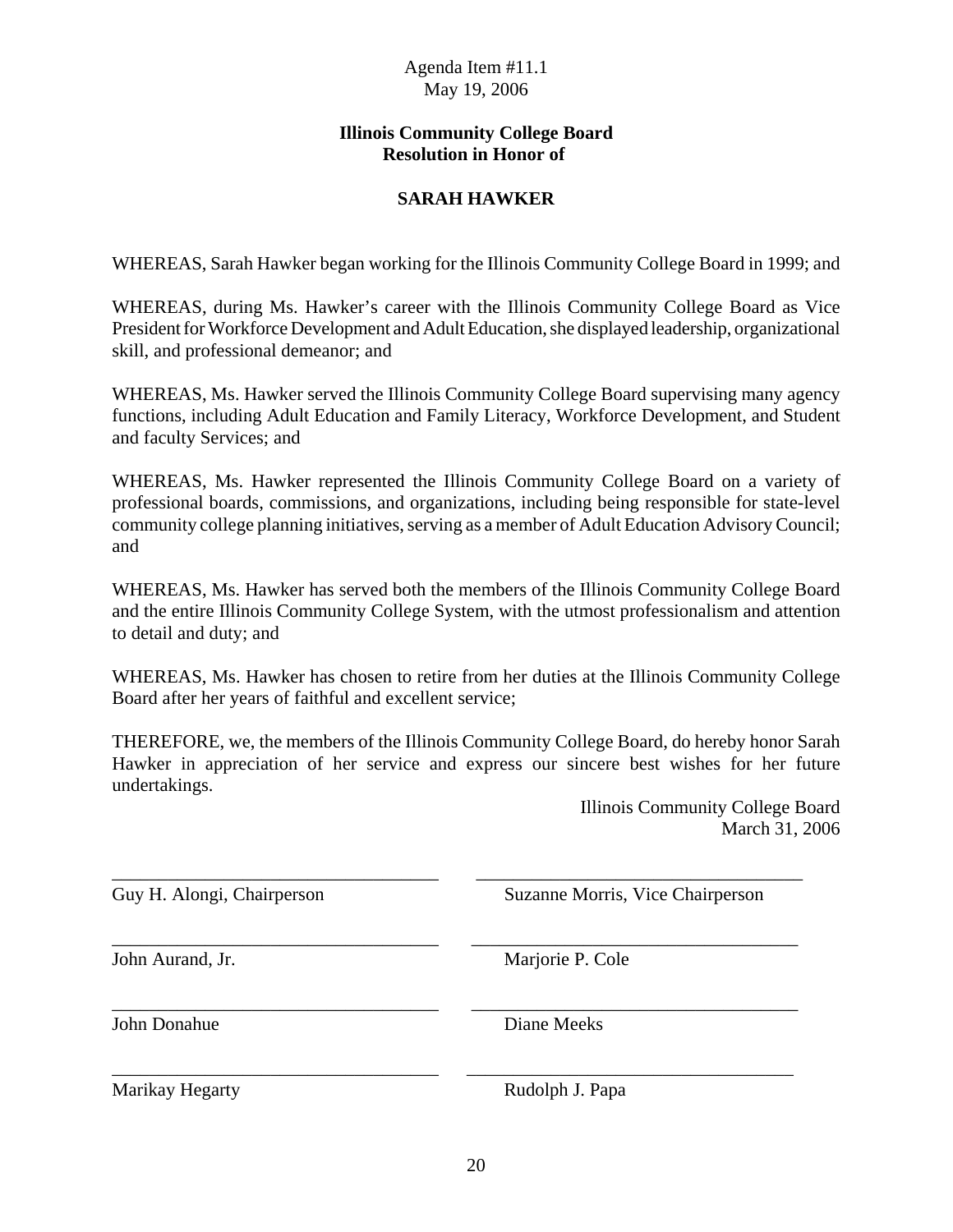\_\_\_\_\_\_\_\_\_\_\_\_\_\_\_\_\_\_\_\_\_\_\_\_\_\_\_\_\_\_\_\_\_\_\_ \_\_\_\_\_\_\_\_\_\_\_\_\_\_\_\_\_\_\_\_\_\_\_\_\_\_\_\_\_\_\_\_\_\_\_

Judith Rake Bill Naegle

\_\_\_\_\_\_\_\_\_\_\_\_\_\_\_\_\_\_\_\_\_\_\_\_\_\_\_\_\_\_\_\_\_\_\_ \_\_\_\_\_\_\_\_\_\_\_\_\_\_\_\_\_\_\_\_\_\_\_\_\_\_\_\_\_\_\_\_\_\_\_

Jenna Altadonna, Student Member Geoffrey S. Obrzut, President/CEO

# Item #5 - Committee Reports

#### Item #5.1 - Adult Education & Family Literacy Committee

Marikay Hegarty reported that, at the state level, the ICCB recently submitted its State Plan, which is a continuation plan pending reauthorization. A report was also submitted to the Governor's Office that provided the status of Adult Education and Family Literacy activities.

The Committee has agreed to reschedule the start date of the new Data Collection System to July 2007. The federal government, as well as the Committee, recommends that all participants be using the same data collection system when it becomes available.

An Adult Education Administrator's meeting will be held in Peoria on April 11-13, 2006. Gay Graves will attend the meeting and will present a report on the Adult Education Advisory Council.

#### Item #5.2 - Budget and Finance Committee

Suzanne Morris reported that the ICCB does support the Governor's budget with a 1.9% increase. However, the budget still has not passed the General Assembly as of yet.

The Veterans Scholarship Grant, a grant that allows veterans to attend public schools for free in the State of Illinois, is facing some important issues. Most of the veterans who take advantage of this grant attend community colleges. At this point, the Legislature has not funded this grant. If this continues, the community colleges will be forced to absorb all the tuition costs for the Veterans.

#### Item #6 - President/CEO Report

Geoff Obrzut thanked Harold Washington College for the tour and for allowing the ICCB to hold its Board meeting on campus.

Geoff Obrzut welcomed Dr. Angela Perez Miller as the new ICCB member. He also thanked Dr. Addison Woodward for joining the Board as the new nonvoting member.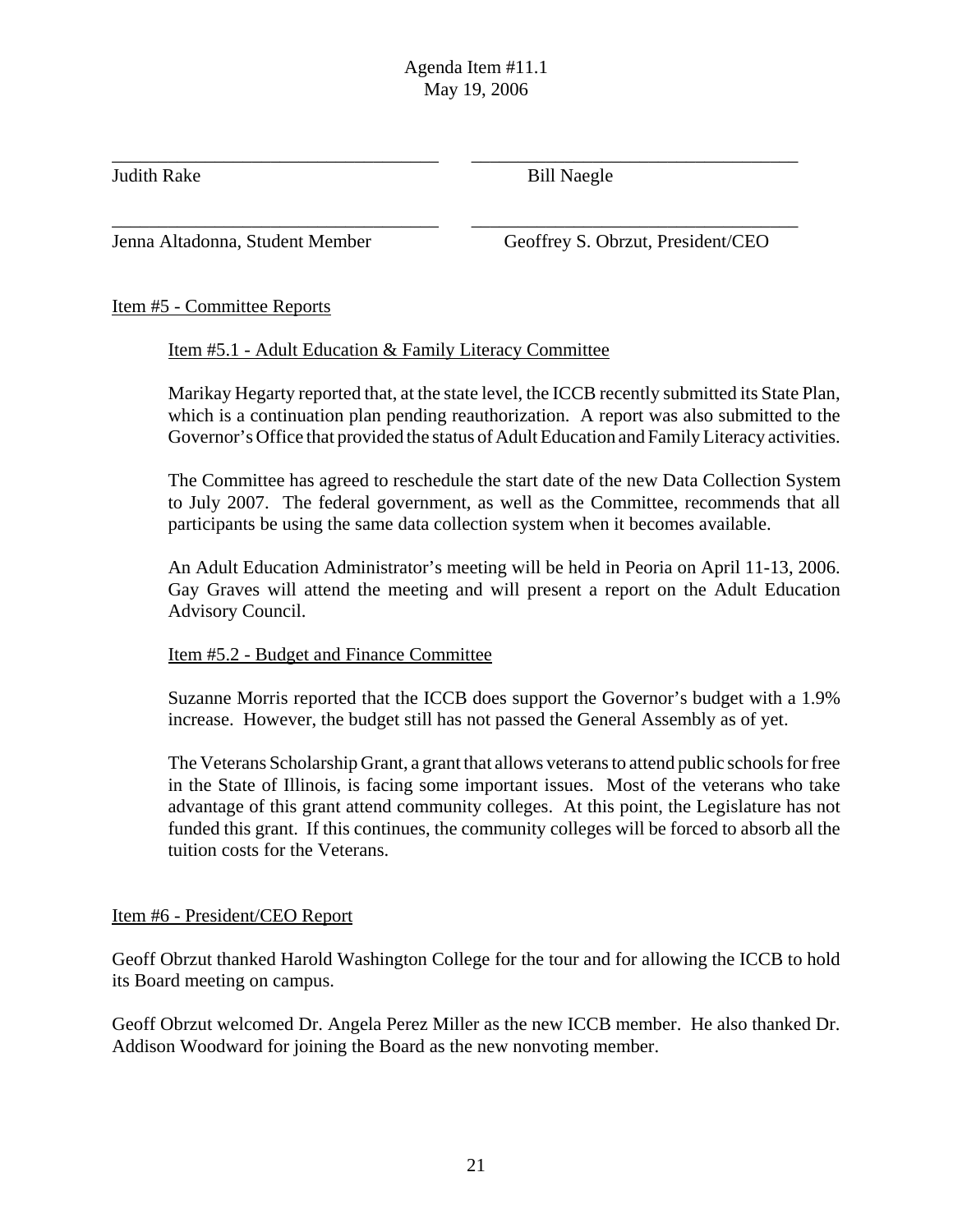Chairman Alongi recommended that the ICCB plan a conference that focused on Homeland Security issues. ICCB staff pursued his request, and the ICCB recently hosted its first Homeland Security Conference on February 21-22 in Springfield. A total of 220 people attended. Judging by the evaluations submitted, participants considered the conference an excellent event. Mr. Obrzut thanked Dr. Karen Hunter Anderson, Senior Director for Student and Instructional Development, and Preston Morgan, Senior Director for Workforce Development, for coordinating the planning of the conference. ICCB staff here there might be some discussions from the American Association of Community Colleges about co-hosting a similar program with the ICCB in Chicago. Updates will be provided as this initiative progresses.

The ICCB is currently looking for outside funding sources. Mr. Obrzut and Lavon Nelson, Director for Workforce Systems, recently met with the Joyce Foundation who plans to invest \$10 million in a three-year project to help with student success rates. The Foundation is interested in providing funding for four out of six Midwestern States, and they seem to be very interested in Illinois. The Lumina Foundation and Fifth Third Bank have also expressed interest in providing outside funding for the ICCB.

Geoff Obrzut updated the Board on the progress the ICCB has made regarding the Attorney General's Opinion on Ethics Training. Legislation was introduced by Representative Jay Hoffman to exclude the Board from ethics training; however, that legislation has stalled. It is anticipated that this bill may be considered in the veto session. Updates will be provided as the issue progresses.

The Illinois Community College System Foundation has been very active lately. The Foundation is currently looking at ways to reduce the cost of student's textbooks. Discussion continues regarding adding a third floor to our building, and the next step is to conduct a visibility study. Marikay Hegarty has agreed to participate on the Foundation Board.

The Senate and House cancelled session at the last minute during the week that Student Lobby Day was scheduled. For the most part, students were still able to meet with some of the legislators.

The next Board meeting will be held in Springfield at the Harry L. Crisp II Community College Center. There is discussion regarding scheduling a New Members Orientation on the afternoon of May 18.

REMINDER: All Board members should have received an Economic Interest Statement. The form must be returned to the Secretary of State's Office by the May 1 deadline. A penalty will be assessed if it is not submitted on time.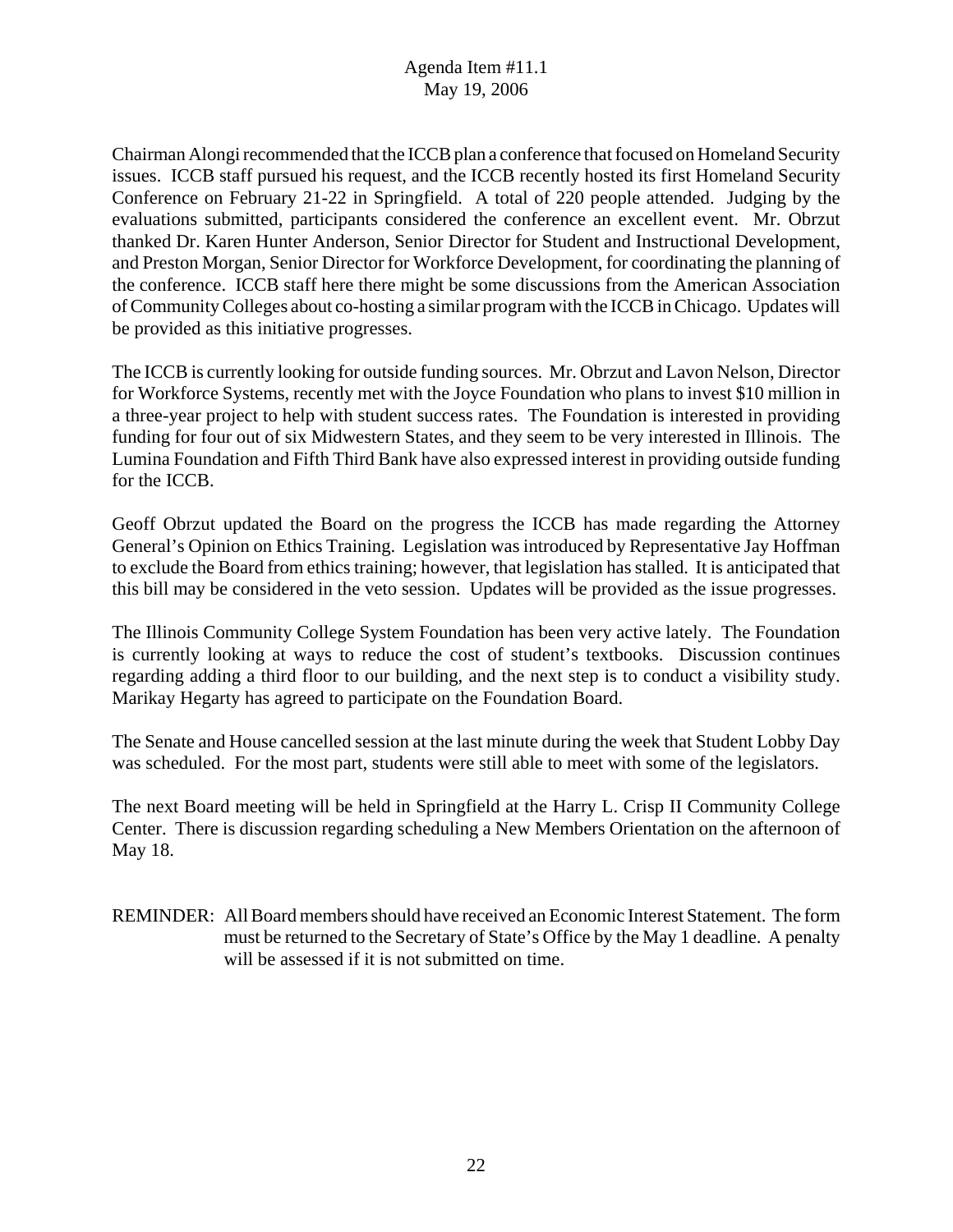Item #7 - Advisory Organizations

Item #7.1 - Student Advisory Committee

Jenna Altadonna, the ICCB student member for fiscal year 2006, reported that the Student Advisory Committee held its last meeting on March 17. Two awards are being considered: Most Outstanding Program and Most Outstanding Administrator. It is anticipated that the awards will be presented at the May meeting.

The Outreach Committee is still planning on sending care packages to the soldiers. Carl Sandburg College has agreed to ship the care packages to the soldiers and will cover all the shipping charges. The Outreach Committee has also decided to send letters to all the incoming Student Trustees and inform them what the Student Advisory Committee is and what it does.

Randy Barnette, Vice President for External Affairs, spoke to the SAC members about Lobby Day.

Student Advisory Committee membership elected the ICCB Student Board Member for fiscal year 2007. Her name is Sarah Anderson, Lake Land College, and her term will begin July 1, 2006.

#### Item #7.2 - Illinois Community College Trustees Association

Mike Monaghan, Executive Director of the Illinois Community College Trustees Association, was unable to make the meeting due to the Illinois General Assembly being in session. Jake Rendleman, ICCB Board member, gave the report in Mr. Monaghan's absence.

The Illinois Community College Trustees Association held its regular meeting in Rosemont on March 17. A Legal Update Seminar was held along with the regular meeting.

Community College Lobby Day, sponsored by the ICCTA, was held in Springfield last Wednesday. Approximately 100 trustees, presidents, and administrators participated. The biggest issue promoted was thanking the Governor for the 1.9% increase in his budget recommendation for the community colleges.

The ICCTA is holding its next meeting in Springfield on June 9-10, which is its Annual Convention and Awards Banquet. ICCB Chairman Guy Alongi has been selected to receive the Meritorious Service Award. The convention will mark the end of ICCTA's fiscal year scheduled activities. ICCTA's new officers will be selected and will begin their terms of service on July 1.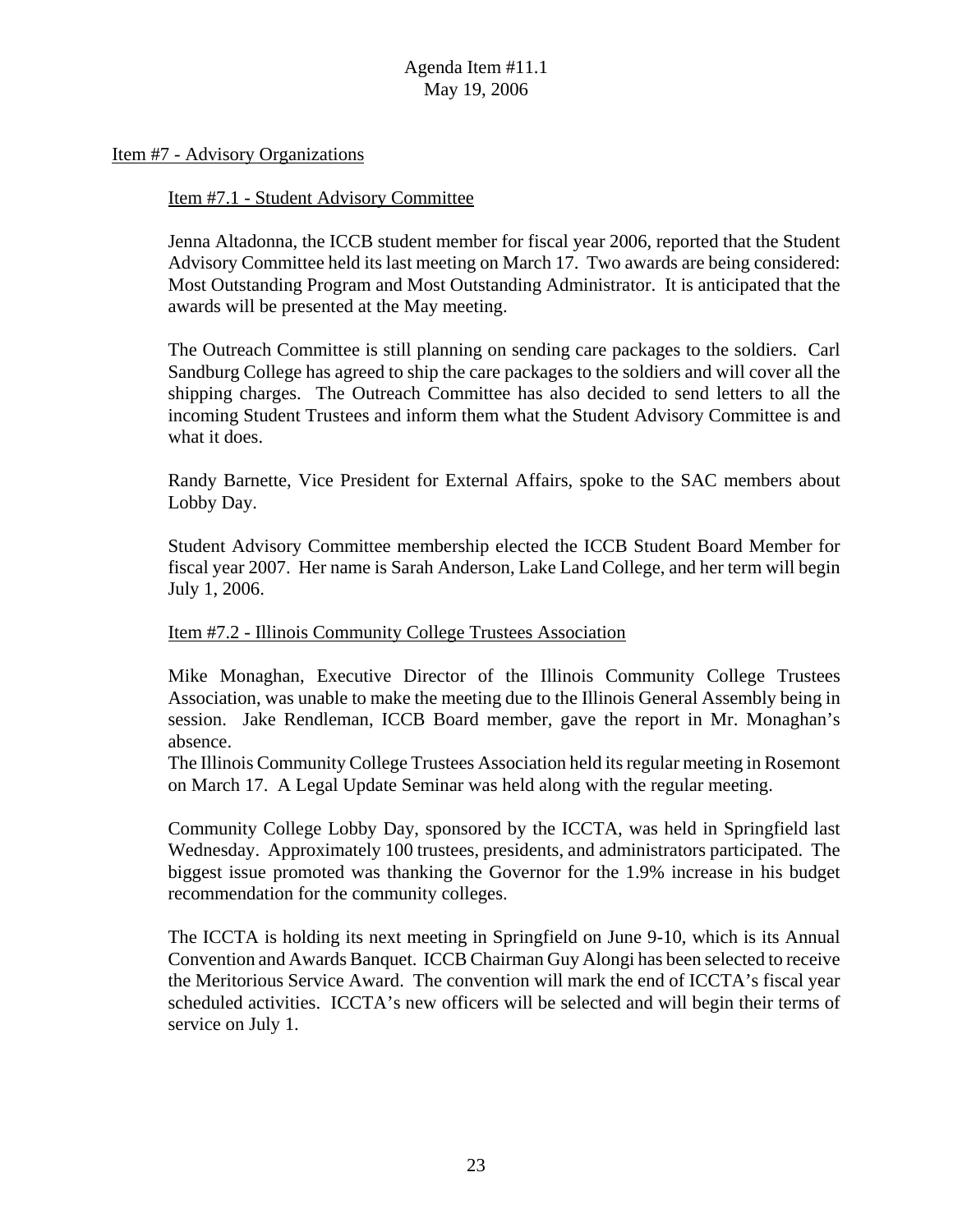#### Item #7.3 - Presidents Council

Dr. Alice Jacobs, President of Danville Area Community College, reported the State budget is the most important issue of the Council. They do support the Governor's recommended increases. The lack of funding for the Veteran's Scholarship Grant is also an important topic on the Presidents Council's agenda. The Council has recently been informed of this issue. According to data gathered recently, 68 percent of veterans who take advantage of this scholarship attend a community college. The Council would like to work together to resolve this issue. The President's Council requested that they be updated on any progress on these two issues.

#### Item #7.4 - Adult Education and Family Literary Advisory Council

Gay Graves, Adult and Family Education Director for the St. Clair County Regional Office of Education, updated the Board on the progress of the Council's five committees:

#### **Policy Studies and Accountability**

The committee will explore with ICCB the effects of guidelines concerning dates of initial assessment, attendance requirements, and validation of progress as they relate to program accountability.

#### **Students Support Services**

The committee plans to develop a continuum model of transitions within Adult Education Program levels and types of instruction and from Adult Education Programs to Post Secondary Education and Employment. This will be done by examining both barriers to successful transition as well as transition activities that have worked well.

#### **Curriculum and Instruction**

This committee continues to work on drafting data for the development of a state assessment policy. Currently data available would assist programs in evaluating individual average attendance hours and average hours between pre and post tests with that same information for similar provider types and programming.

#### **Professional Development, Training and Marketing**

The committee is continuing the review of a proposed statewide Professional Development Plan as presented by the Service Center Network. In addition the committee plans to have information regarding a public awareness survey ready for council input at the June meeting as well as continuing work with the Service Center Network regarding the objectives of New Teacher Orientation.

#### **Workforce Coordination**

The committee is continuing it's work regarding the identification of the various aspects of workplace literacy training. The committee plans to work on efforts to assist collaboration between local WIA Title I and Title II Directors.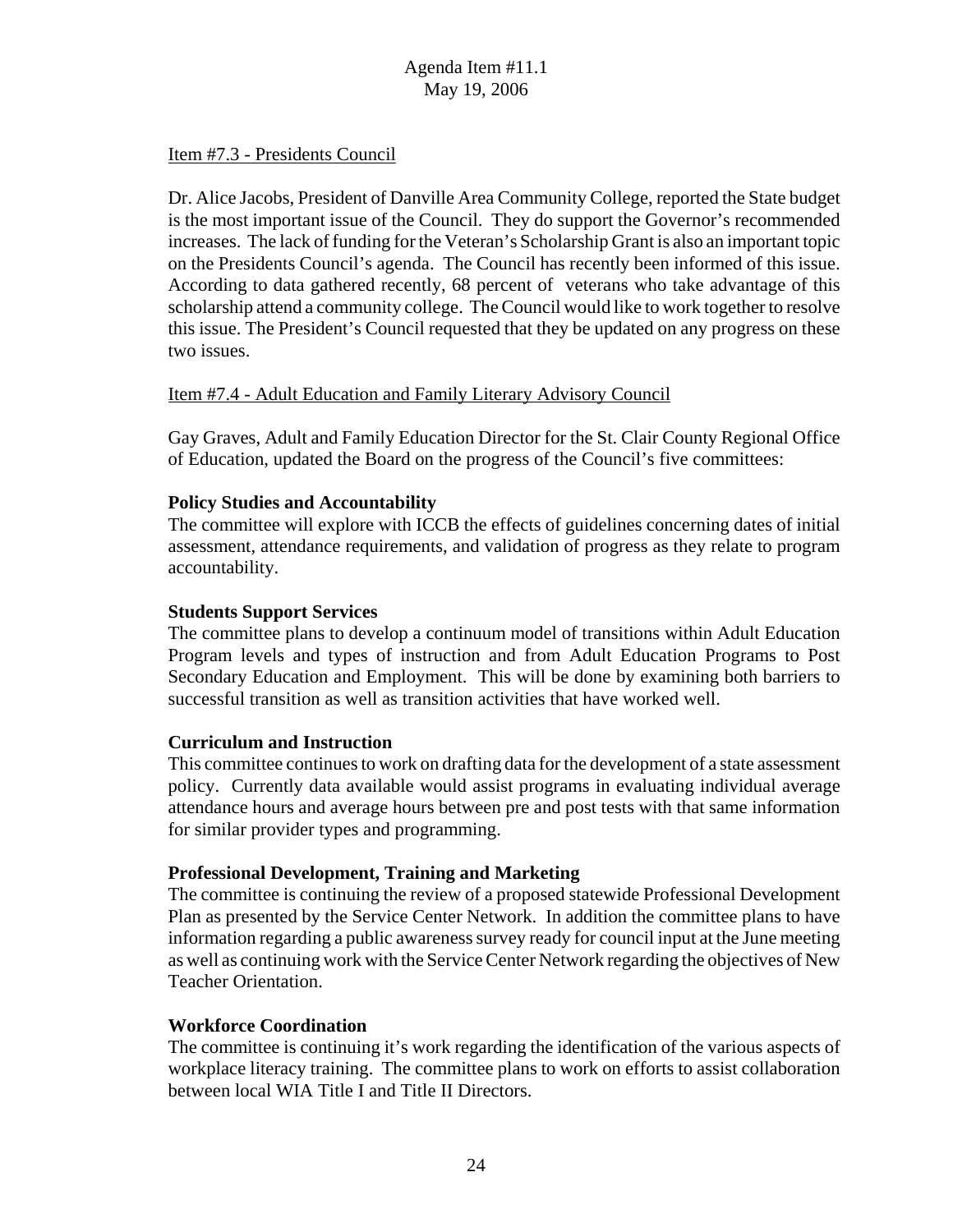#### Item #7.5 - Illinois Community College Faculty Association

Ellen Lindeen, Assistant Professor of English at Waubonsee Community College, reported that the Fall Professional Development Conference will be titled "The Future of Illinois Community Colleges: Looking Ahead". The conference will be held on October 12-13, 2006, at the President Abraham Lincoln Hotel and Conference Center in Springfield.

The Association offers grants to faculty for doing individual research and for offering regional faculty development workshops. Applications are currently being reviewed for those grants and recipients will be announced in the fall.

#### Item #8 - Legislative/Budget Update

Brenda Pryor, Associate Director for External Affairs, reported that the General Assembly is proceeding towards its scheduled April 7, 2006, adjournment date; however, there has been some discussion of session continuing to April 12.

Ms. Pryor reported on five areas of interest that remain unresolved at this time: capital projects program, additional funding for education, the Ethics Act amendment regarding community colleges, electric utility deregulation, and the assault weapons ban.

Brenda Pryor stated that the ICCB External Affairs team compiled a list of bills that are, or could become, pertinent to the Illinois Community College System. The following listing of bills are a sample of the legislation being considered by the General Assembly:

- HB 2409 Harper College supported Baccalaureate Degree Initiative, which is held in the House Rules Committee
- HB 4221 Illinois Student Advisory Committee Student Loan Fees, which has passed the House and is now in the Senate Rules Committee
- HB 4339 Community College Minority Transfer Centers, which has passed the House and is in the Third Reading in the Senate
- HB 4995 Community College Student Housing, which is held in the House Rules Committee
- HB 5269 Community College "We Want to Learn English" Initiative, which has passed the House and is now in the Senate Rules Committee
- HB 5429 Mobile Response Workforce Training Pilot Program, which has passed both Chambers
- SB 2225 University Remediation, which has passed the Senate and is in the Second Reading in the House
- SB 2286 Speech Pathology Assistants, which has passed both Chambers
- HB 1039 Veterans Entitlements Reimbursement Grant, which was introduced in the House and assigned to the House Higher Education Committee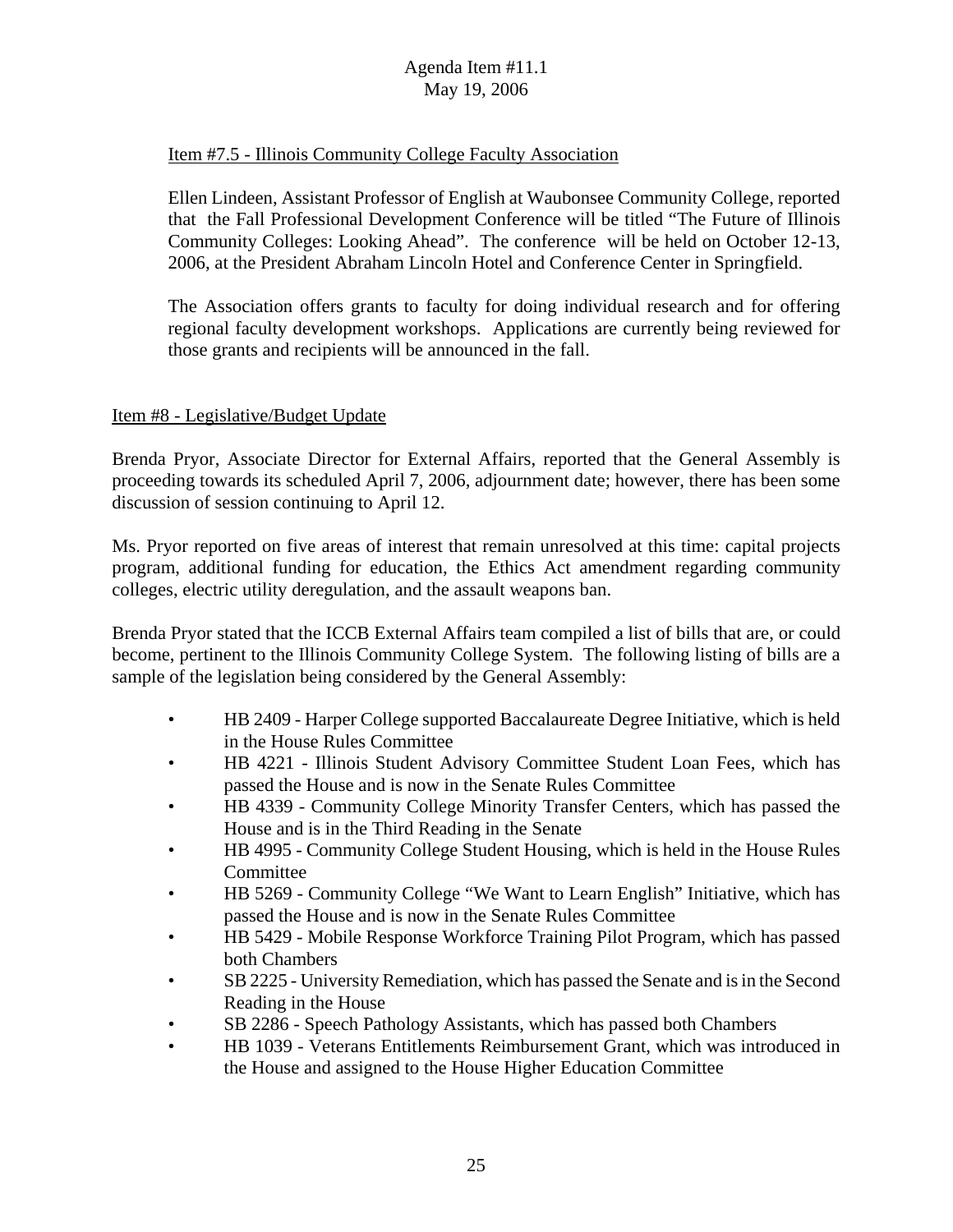• HJR 24 - Joint Task Force on Community College, which was adopted in the House and is now in the Senate State Government Committee

ICCB External Affairs staff will keep the Board updated on the progress of the General Assembly.

Ellen Andres, Interim Chief Financial Officer, reported that the Democratic budget negotiators met briefly Monday night, March 27, for the first time. Negotiators stated that the Governor's budget is based on over \$400 million in revenue enhancements that are not necessarily guaranteed to pass the General Assembly. Among the proposed new revenues that are at risk are \$48 million from a computer software tax, \$44 million from taxing out-of-state fuel purchases, \$10 million from a tax on tobacco products, \$25 million tax credit on electricity generated from land-fills, and up to \$350 million from the sale of the Illinois Student Assistance Commission's investment portfolio.

This session is scheduled to end on April 7, 2006. The ICCB has been given no specific indication that the fiscal year 2007 budget, up nearly 2% at the Governor's level, is in jeopardy. However, with the revenue enhancements that support the Governor's budget in question, the ICCB should not be surprised to see a budget that is less than the introduced level. Updates will be provided to the Board as progress continues.

#### Item #9 - General Educational Development (GED) Testing Program Update

Jennifer Foster, Senior Director for Adult Education and Family Literacy, reported the General Educational Development (GED) Testing Administration was transferred from the Illinois Board of Higher Education to the ICCB on July 6, 2005. Currently, they are working with approximately 68 testing centers statewide and 19 scoring sites statewide, including Regional Offices of Education and Cook County.

The GED Administration Transition Advisory Committee was established in September, consisting of ROEs, IACEA, Cook County Testing Center and ICCB staff. The Committee conducted a Fee and Feasibility Study in November 2005 to determine the actual cost of GED Testing statewide. The study included information on facility costs/space rental; examiner/proctor/staff costs; material costs, etc. There were 54 respondents to the survey and preliminary results show that, on average, Illinois Testing Centers lose \$49 per test candidate. The actual cost is \$84 per test taker. The current fee for taking the GED test is \$35. The Advisory Committee will work with the ICCB over the next few months to determine next steps in eliminating the loss experienced by testing centers statewide.

#### Item #10 - Status Report on Associate of Arts in Teaching (AAT) Degrees Initiative

Dr. Elaine Johnson, Vice President for Instruction and Policy Studies, reported that, at this time, Associate in Arts Teaching degrees have been developed in four disciplines: Secondary Mathematics, Secondary Science, Special Education and Early Childhood Education.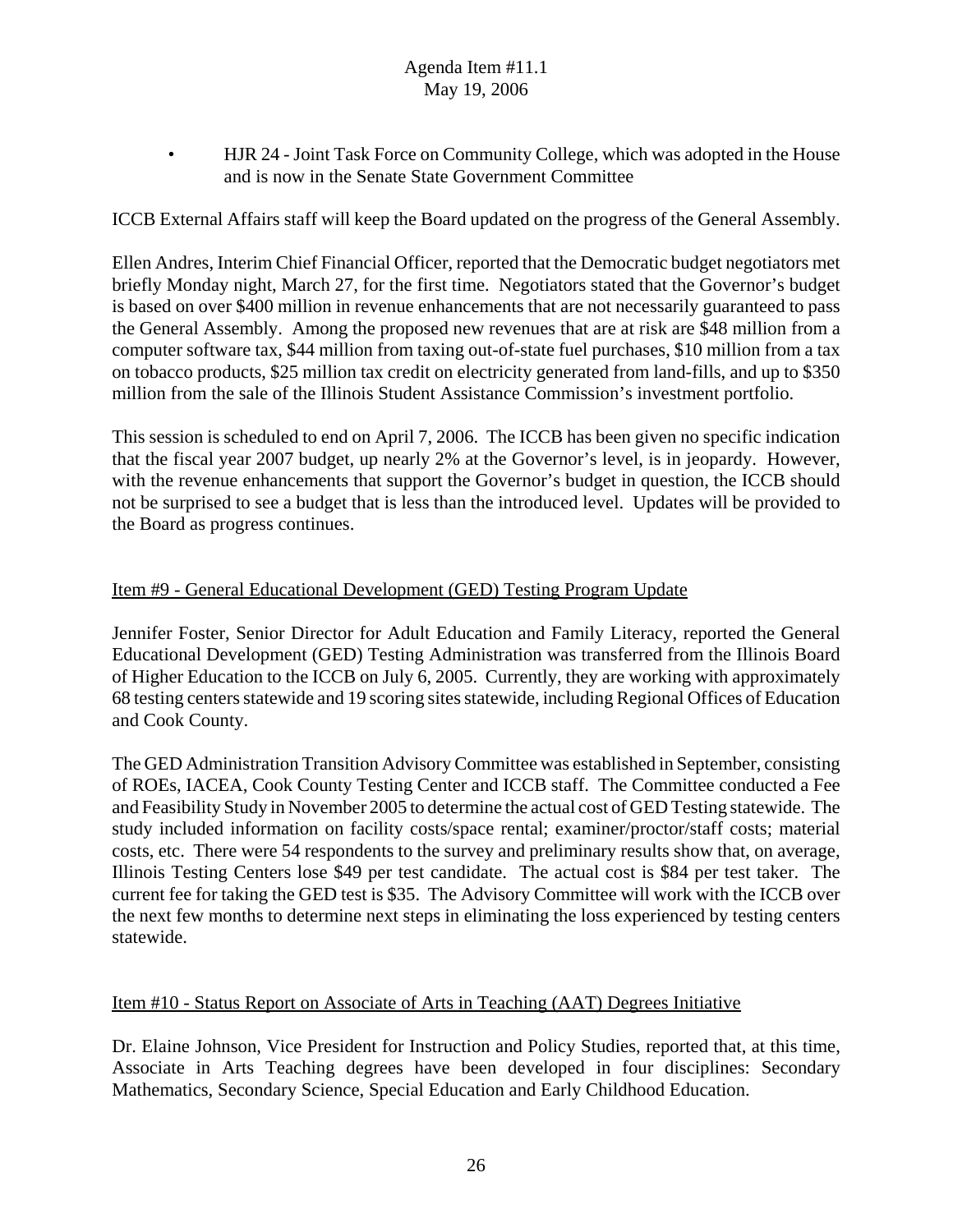The community colleges offer 17 approved Secondary Mathematics degrees and two Secondary Science degrees. Several applications to offer Special Education and Early Childhood Education have been submitted and are being reviewed.

The AAT Steering Committee is currently working towards an agreement with four-year universities to accept these degrees. Updates will be provided to the Board as progress continues.

# Item #11 - New Units of Instruction

Bill Naegele made a motion, which was seconded by John Aurand, to approve the following new units of instruction:

# **PERMANENT PROGRAM APPROVAL**

Frontier Community College

< Information Systems Management A.A.S. degree (61 semester credit hours)

#### Kennedy-King College

< Baking and Pastry Arts Advanced Certificate (38 semester credit hours)

# John A. Logan College

< Architecture Technology A.A.S. degree (66 semester credit hours)

# Carl Sandburg College

< Medical Assisting Certificate (42.5 semester credit hours)

# Waubonsee Community College

< Health Care Interpreting Certificate (41 semester credit hours)

#### John Wood Community College

< Construction Craft Laborer Certificate (40 semester credit hours)

# **TEMPORARY PROGRAM APPROVAL**

#### Heartland Community College

- < Laborer Apprentice A.A.S. degree (60 semester credit hours)
- < Laborer Apprentice Certificate (44 semester credit hours)

# John A. Logan College

- < Construction Trades Technology A.A.S. degree (67 semester credit hours)
- Construction Trades Technology Certificate (39 semester credit hours)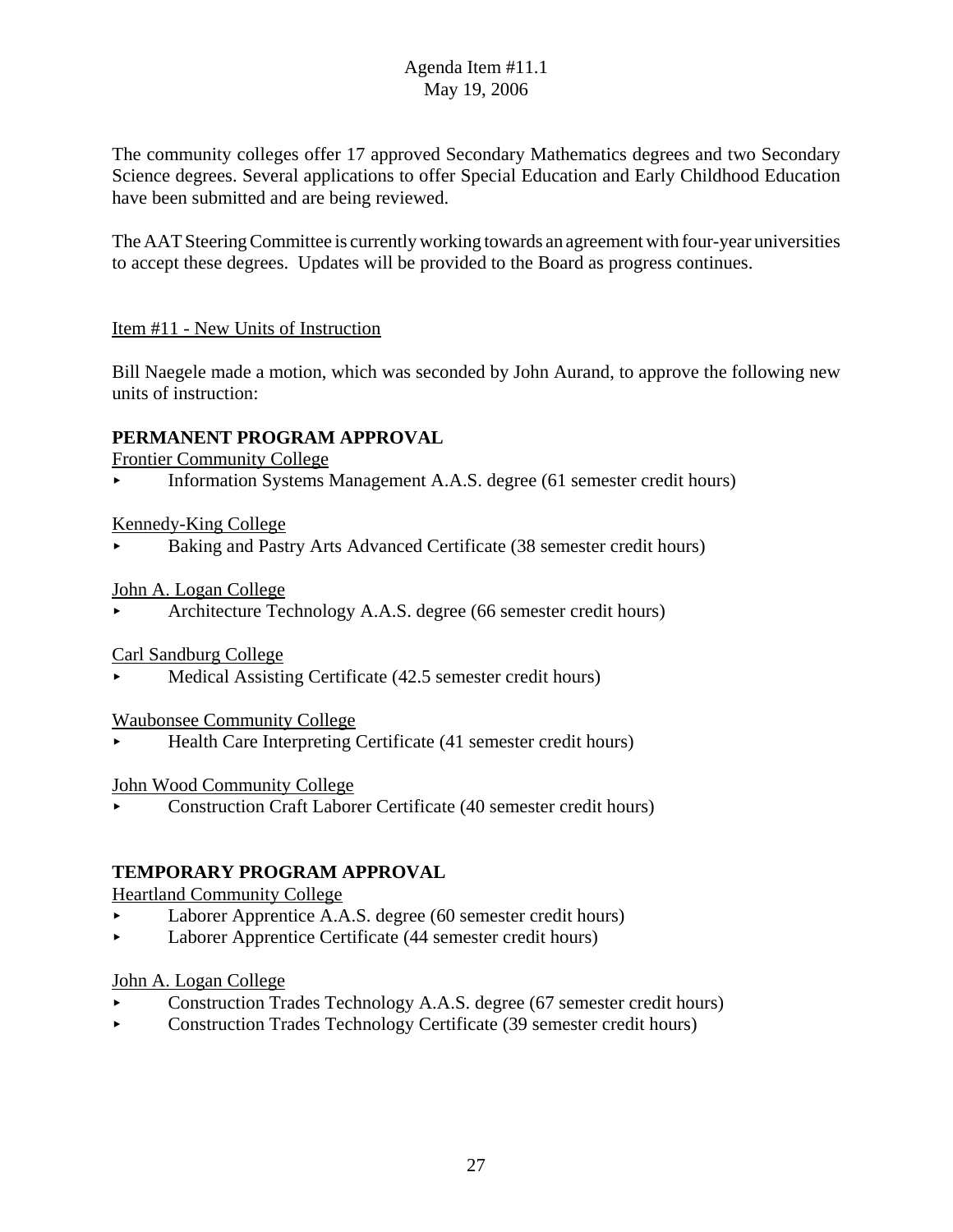Parkland College

• Construction Trades Technology A.A.S. degree (60 semester credit hours)

**\* \* \* \* \* \* \***

The motion was approved by unanimous voice vote. Student advisory vote: Yes.

#### Item #12 - Consent Agenda

Marikay Hegarty made a motion, which was seconded by Jake Rendleman, to approve the following items:

Item #12.1 - Minutes of the January 24, 2006 Meeting

The Illinois Community College Board hereby approves the minutes of the January 24, 2006 meeting, as recorded.

Item #12.2 - Approval of the 2007 Board Meeting Calendar

The Illinois Community College Board hereby approves the meeting calendar for 2007.

Calendar Year 2007

| January 25, 2007 | 9:00 a.m. -       | ICCB Office, 401 East Capitol Avenue, Springfield |  |
|------------------|-------------------|---------------------------------------------------|--|
| March 30         | $9:00$ a.m. -     | Southwestern Community College, Belleville        |  |
| May 18           | $9:00$ a.m. -     | Illinois Central College, Peoria                  |  |
| $*$ June         | $9:00$ a.m. -     | $ICCTA - Chicago$                                 |  |
| July 20          | (Subject to Call) |                                                   |  |
| September 14     | $9:00$ a.m. -     | <b>TBA</b>                                        |  |
| November 16      | $9:00$ a.m. -     | <b>TBA</b>                                        |  |
| December 7       | (Subject to Call) |                                                   |  |
|                  |                   | * * * * * * *                                     |  |

The motion was approved by unanimous voice vote. Student advisory vote: Yes.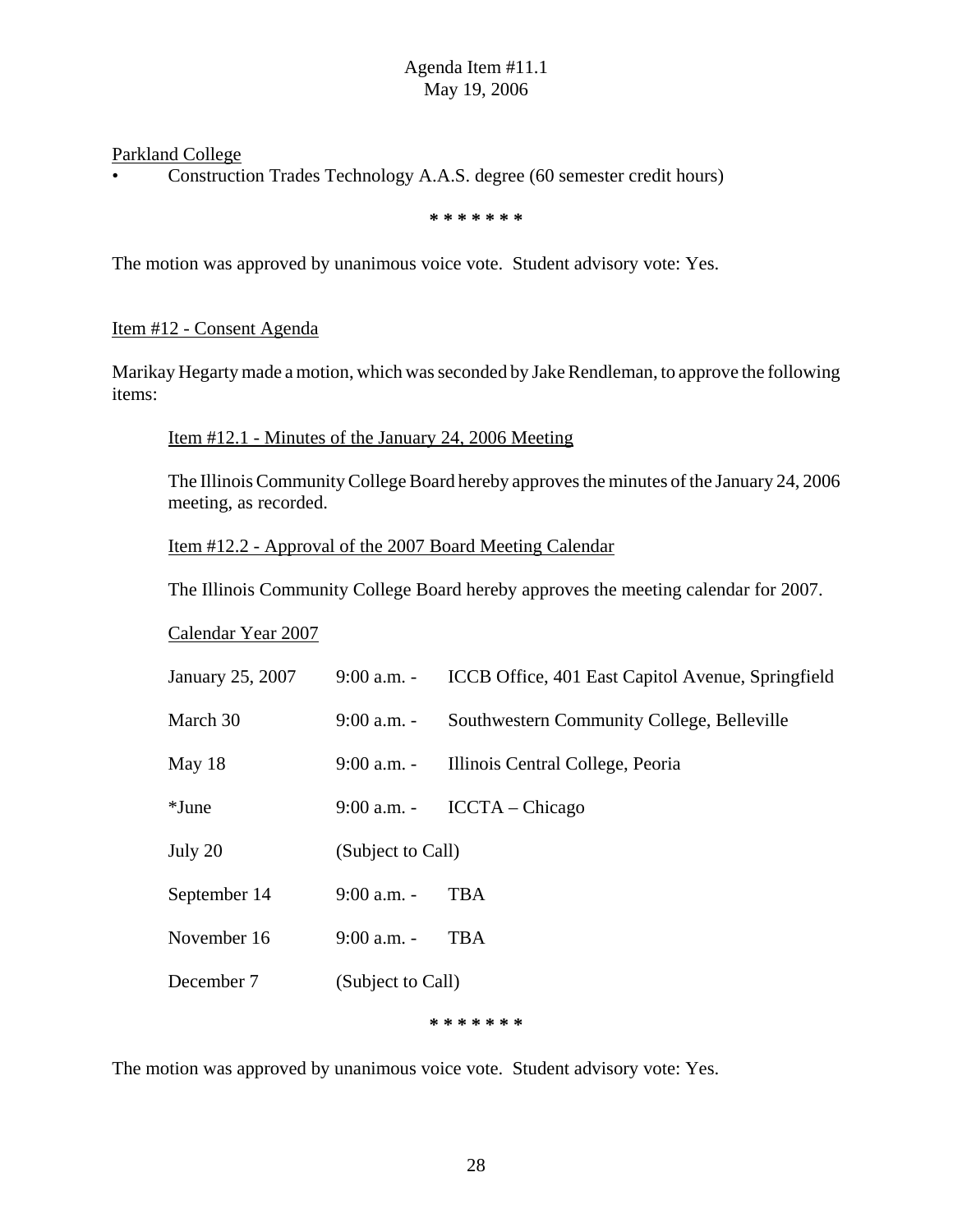#### Item #13 - Information Items

# Item #13.1 - Summary of Capital Projects Approved by the President/CEO During Calendar Year 2005

A summary of capital projects approved during 2005 were provided to the Board for their information and review.

#### Item #13.2 - Fiscal Year 2006 Financial Statements

Financial statements were provided to the Board for their information and review.

#### Item #14 - Other Business

John Aurand suggested there be an "Open Discussion" for any person within the public who would like to speak about an issue. It should be put on the agenda as a separate agenda item. A sign in sheet should be available at the entrance to the meeting.

Geoff Obrzut provided a brief update on the progress of the union. The Illinois Federation of Teachers asked the ICCB to provide some specific information. Negotiations are tentatively scheduled to begin the first week of May.

The downtown ICCB office was broken into a few weeks ago. The back door was smashed in and the intruder gained access to the second floor offices which received minimal damage.

#### Item # 15 - Adjournment

At 11:25 a.m., Jake Rendleman made a motion, which was seconded by Bill Naegele, to adjourn the meeting. The motion was approved by unanimous voice vote. Student advisory vote: Yes.

Guy H. Alongi Geoffrey S. Obrzut Chairman President/CEO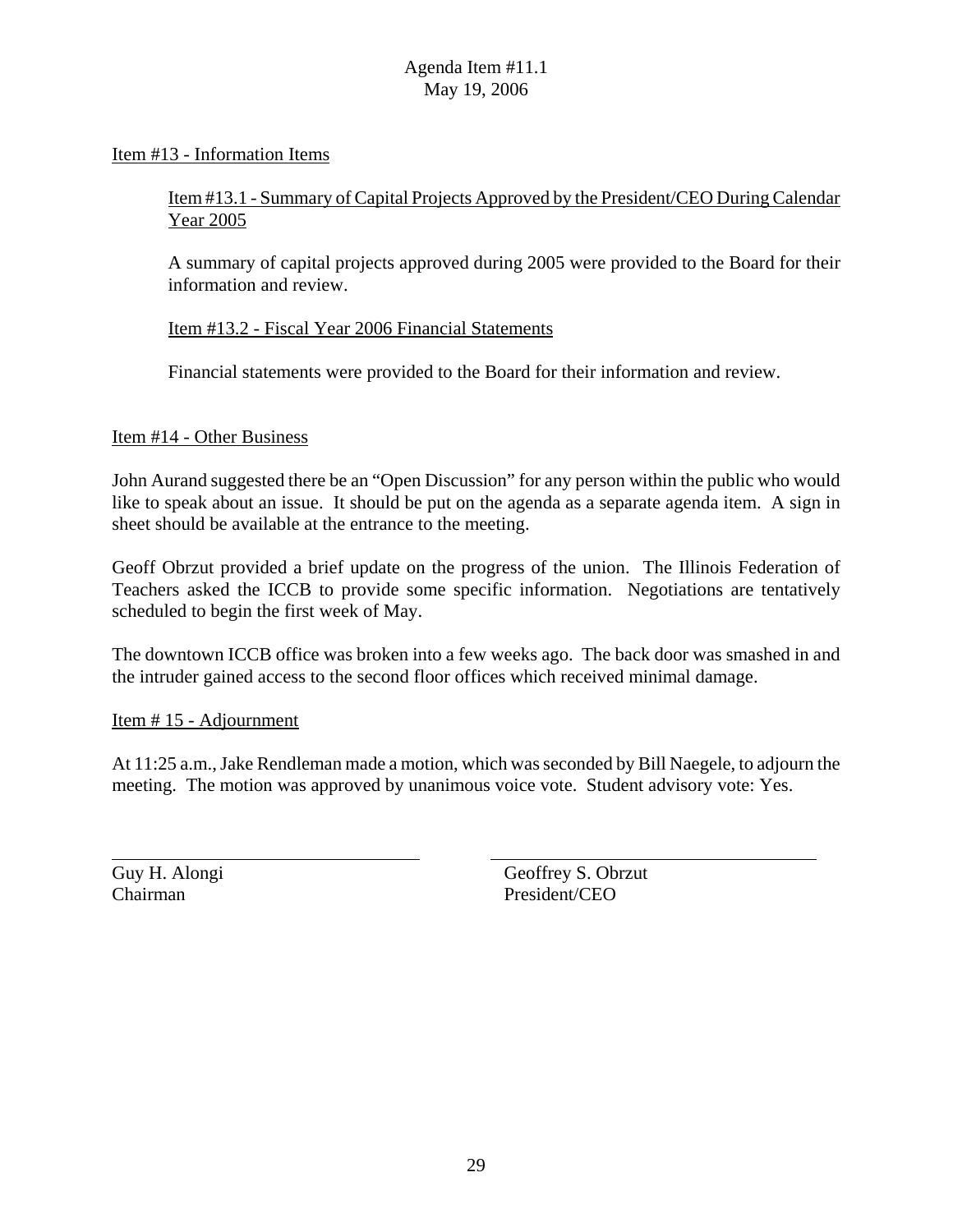#### Illinois Community College Board

#### **P-16 INITIATIVE GRANT FINAL REPORT SUMMARY - FISCAL YEAR 2005**

#### **Purpose of Grant**

P-16 Initiative Grant funding is intended to allow community colleges to address the need to strengthen student preparation within the P-16 education spectrum in two ways:

- 1. **Dual Credit/Dual Enrollment:** Expand their service to high school students desiring to take college-level classes prior to receiving their high school diploma to accelerate their college coursework (formerly known as the Accelerated College Enrollment Grant). Funds are to be used primarily to support in-district high school students. In instances where students from outside the college district are being served, a written agreement must be in place between the community college providing the instruction and the student's home community college;
- 2. **Teacher Preparation and Professional Development:** Implement and/or expand programs and services that relate to teacher preparation (certification) and professional development (recertification). The intent is to allow colleges to enhance or expand current activities.

#### **Dual Credit/Dual Enrollment**

In support of the dual credit/dual enrollment component of the P-16 Initiative grant, colleges are eligible to receive the expense of course tuition and universal fees associated with the coursework of dual credit/dual enrollment students. College districts will receive credit for eligible midterm student enrollments at their local in-district tuition and universal fee rate, up to the total amount allocated to the district. The college may use these funds for full or partial coverage of the high school student's tuition and universal fees. Funds may not be used for coursework in Adult Basic or Adult Secondary Education (ABE/ASE), English as a Second Language (ESL), General Educational Development (GED), or Remedial/Developmental (i.e., the courses must be approved by the ICCB as funding category: Baccalaureate, Business, Technical, or Health).

**Fiscal Year 2005 Results**. In Fiscal Year 2005, \$1,279,000 was allocated to the system through the P-16 Initiative grant. The bulk of the grant was used to support the dual credit/dual enrollment component, serving 19,210 secondary students who enrolled in a total of 8,935 college-level courses. This represents a 7.3% increase in enrollments over FY04 and a 136.7% increase in enrollments since the inception of the grant in FY01. Number of courses offered in FY05 dipped 14.3% as compared to the previous year, but was still up 28.3% when compared to FY02 (the first year course data was available). The grant served approximately 44.7% of the 43,580 total dual credit/dual enrollment students statewide in fiscal year 2005.

Enrollment in dual credit/dual enrollment courses occurred most frequently at secondary school sites, with 34,276 students (78.7%) participating in this manner. On-campus enrollments totaled 7,899 (18.1%), distance learning totaled 790 (1.8%) and internet course enrollments totaled 417  $(1\%)$ .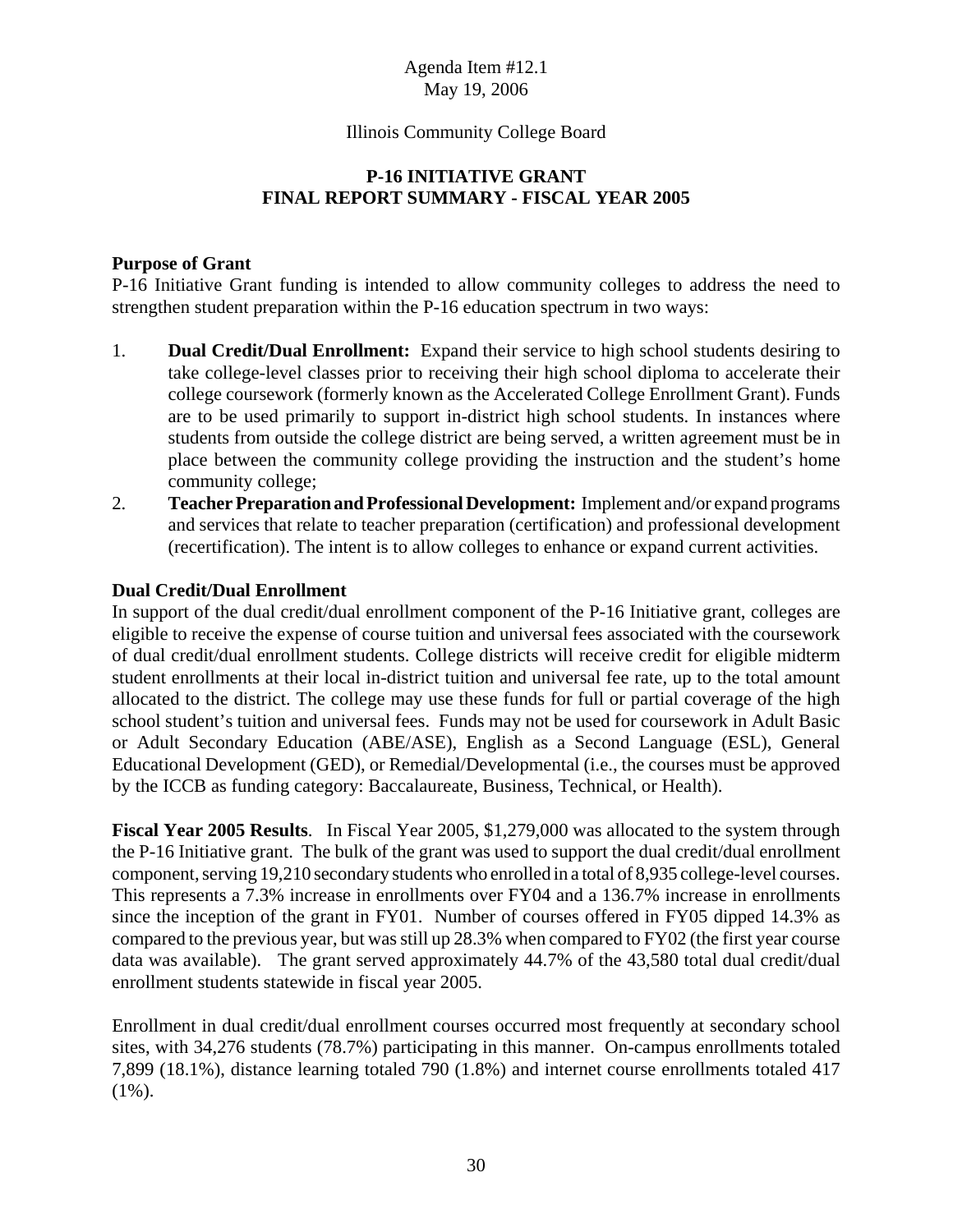All 39 community college districts indicated that they offered academic/transfer courses for dual credit, and 37 of the 39 reported that they also offer career and technical education courses for dual credit/dual enrollment. Students were selected to participate in these programs based on a variety of factors including standardized assessment testing (e.g., ASSET and COMPASS), academic performance in high school and counselor/principal recommendations. Course placement was dependent on many factors as well, including subject area testing, prerequisite course success and entry exams. The vast majority of colleges report that their policies and practices for the admission and placement of dual credit students aligns with their policies regarding all other students.

Reported secondary school participation also increased in FY05. A total of 471 high schools (71.3% of the 661 total public high schools in Illinois) offered dual credit courses, and 496 (75%) offered dual enrollment options to their students. Community colleges established 42 new dual credit agreements with area high school, with 51 more expected in FY 2006.

| <b>Comparison of Dual Credit/Dual Enrollment Grant Outcomes for Fiscal Years 2002 - 2005</b>                                                    |                |                                         |                                             |                                         |                                         |  |  |
|-------------------------------------------------------------------------------------------------------------------------------------------------|----------------|-----------------------------------------|---------------------------------------------|-----------------------------------------|-----------------------------------------|--|--|
|                                                                                                                                                 | <b>FY 2001</b> | <b>FY 2002</b>                          | <b>FY 2003</b>                              | <b>FY 2004</b>                          | <b>FY 2005</b>                          |  |  |
| <b>Total Dual Credit/Dual Enrollment</b><br><b>Students Served by Grant</b>                                                                     | 8,117          | 17,006                                  | 20.057                                      | 17.895                                  | 19,210                                  |  |  |
| <b>Total Student Enrollments</b><br>enrolled at secondary site<br>enrolled on-campus<br>enrolled via distance learning<br>enrolled via internet | n/a            | 25,554<br>18,945<br>7,123<br>687<br>369 | 34,593<br>24,820<br>6,593<br>2,008<br>1,414 | 36,179<br>29,698<br>5,891<br>754<br>320 | 43,580<br>34,276<br>7,899<br>790<br>417 |  |  |
| <b>Total Dual Credit/Dual Enrollment</b><br>Courses Offered                                                                                     | n/a            | 6.969                                   | 6.676                                       | 10.426                                  | 8,935                                   |  |  |
| High Schools Engaged in Dual Credit                                                                                                             | n/a            | 483                                     | 519                                         | 435                                     | 471                                     |  |  |
| High Schools Engaged in Dual Enrollment                                                                                                         |                | 375                                     | 478                                         | 408                                     | 49                                      |  |  |

**P-16 Grant/Dual Credit/Dual Enrollment Program Issues and Comments.** Colleges were overwhelmingly positive when asked to comment on the P-16 grant and their dual credit/dual enrollment programs. Colleges noted that these programs are successful because they are student centered and faculty driven, promote excellence, help students get a head start in college and build positive relationships with area secondary schools. P-16 grant funds have become an integral part of the success of many students as they transition from high school to college, especially for students that had not previously considered college as a viable option.

Concerns mentioned include the difficulty in coordinating conflicting high school and community college schedules, problems arranging student transportation, the lack of financial aid for secondary students and difficulties with the timing of state funded awards. Other areas of concern include the lack of sufficient grant funds to offer benefits to all interested students, the reluctance of certain universities to accept dual credit for transfer, and issues related to home schooled student access to dual credit programs and grant monies.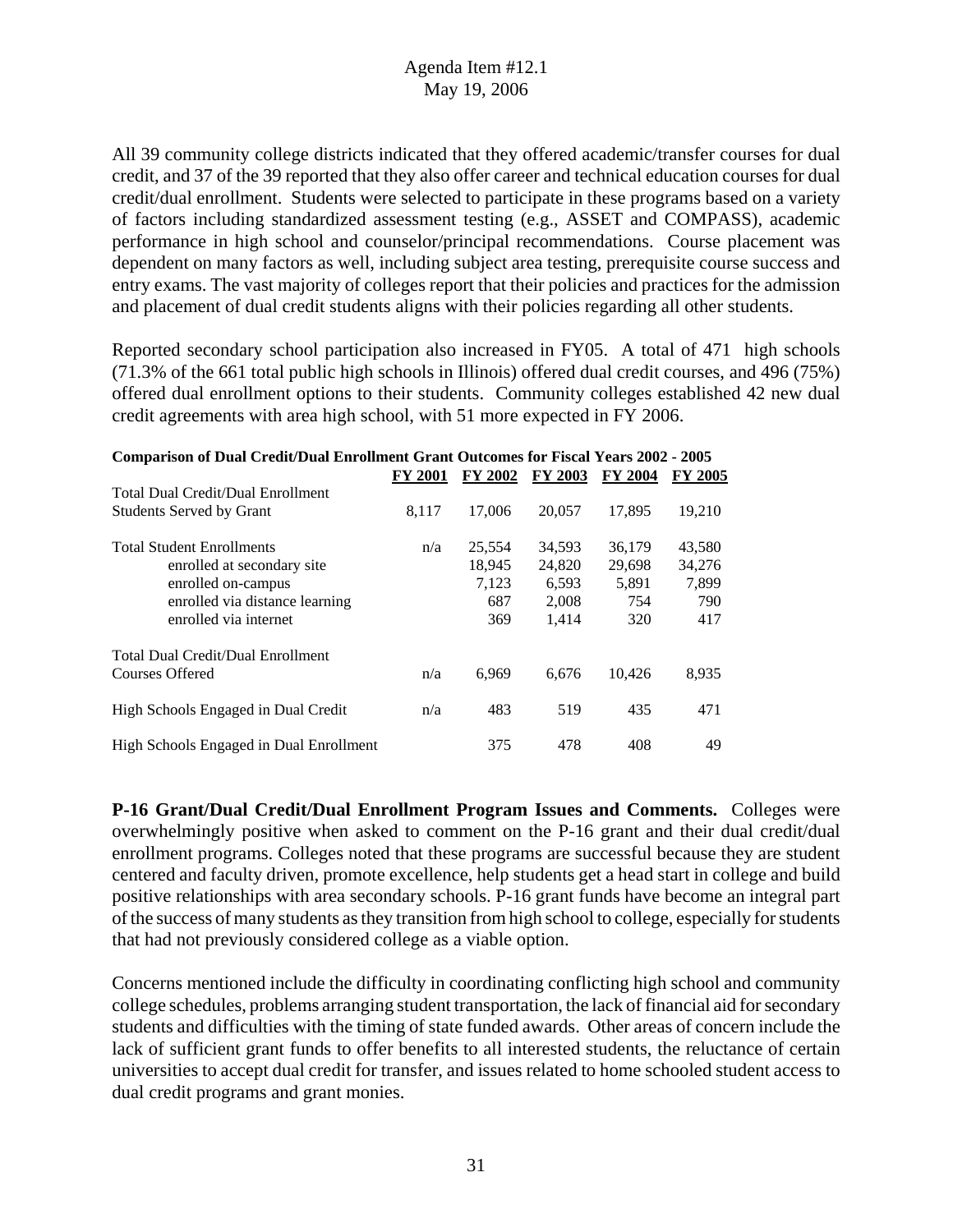

# Dual Credit/Dual Enrollment (DC/DE)

#### **Teacher Preparation and Professional Development**

In recognition of the vital role that community colleges play in teacher preparation and professional development, this component of the P-16 Initiative allows colleges to use funds to expand or enhance related activities. Fiscal year 2005 was the third year in which grant funds were available for this purpose.

As reported above, colleges used the bulk of their P-16 Initiative grant funds to provide continuing support to dual credit/dual enrollment initiatives that were in place as a result of the former Accelerated College Enrollment grant. However, six colleges indicated they used a total of \$51,009, or 4% of the total allocation, for the P-16 Initiative grant to support activities related to teacher preparation and/or professional development, including:

- Funding a Roosevelt Reading Professor to conduct a workshop for English/Reading faculty.
- Spanish for Educators' offered to district schools to assist teachers in communicating with parents/students who are first-language Spanish speakers.
- College credit classes adapted to teachers' needs in the classroom.
- Sponsoring district teachers to attend the National Teacher Education Conference.
- Assisting a cohort of paraprofessionals to gain additional credit through the Prior Experience Portfolio Program.